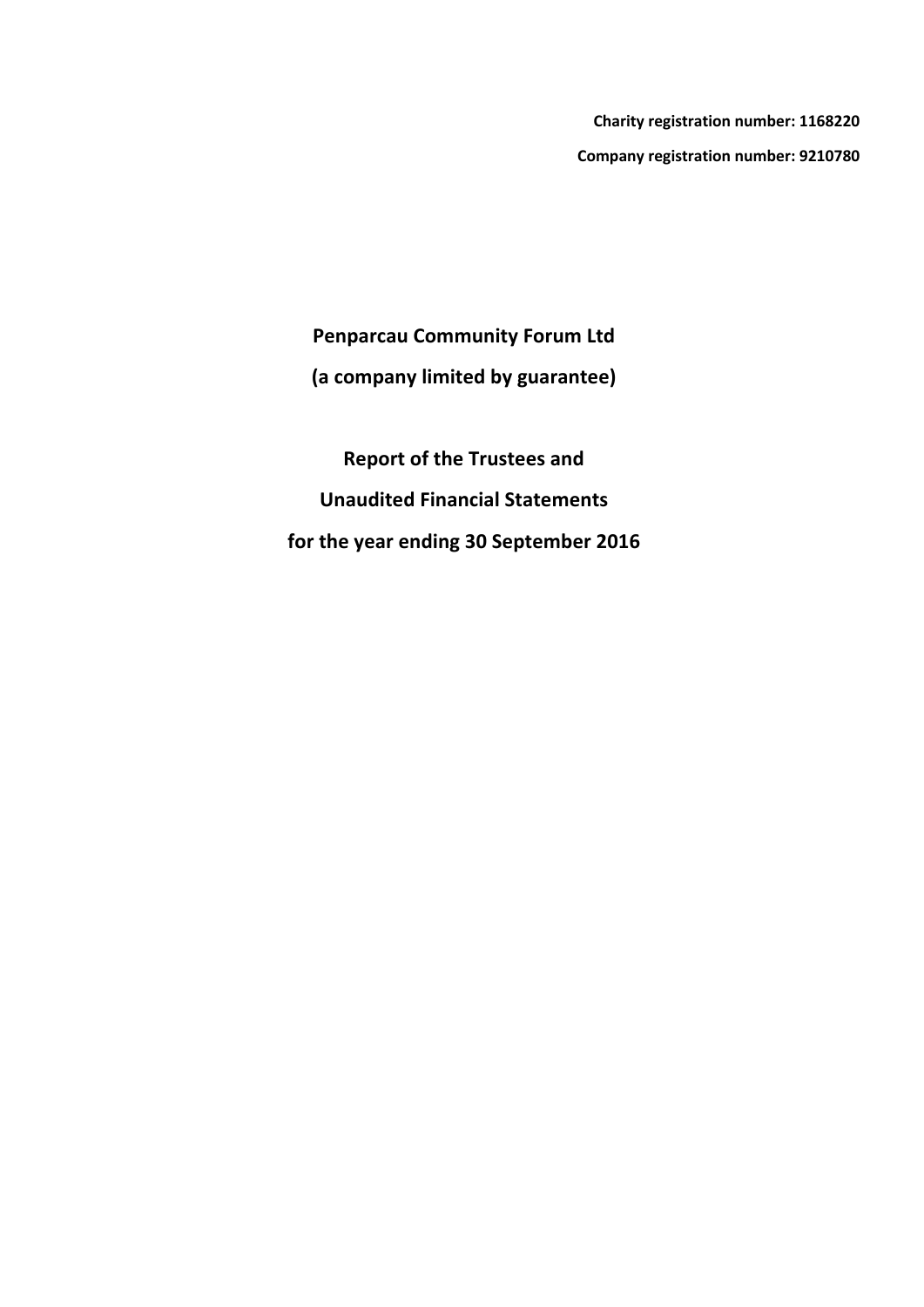#### **Contents**

|                                      | Page      |
|--------------------------------------|-----------|
| Legal and administrative information | 2         |
| Trustees' report                     | $3 - 10$  |
| Independent examiner's report        | 11        |
| Statement of financial activities    | 12        |
| <b>Balance sheet</b>                 | 13        |
| Notes to the financial statements    | $14 - 22$ |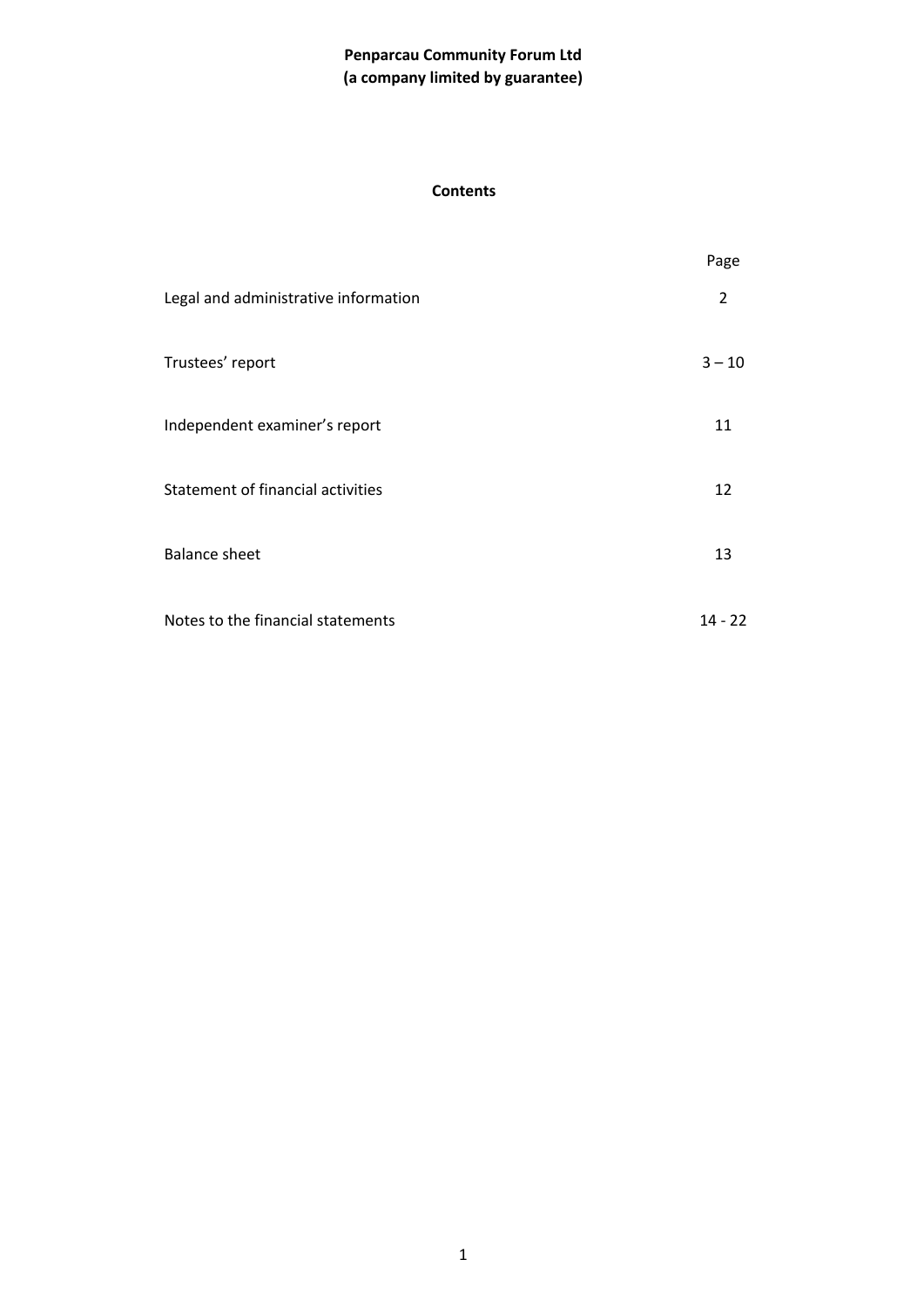# **Legal and administrative information**

| Charity registration number                       |                                 | 1168220                                                                                                                                                            |
|---------------------------------------------------|---------------------------------|--------------------------------------------------------------------------------------------------------------------------------------------------------------------|
| Company registration number                       |                                 | 9210780                                                                                                                                                            |
| Registered office and principal address           |                                 | 3 Glan Dinas<br>Penparcau<br>Aberystwyth<br>Ceredigion<br><b>SY23 1RR</b>                                                                                          |
| Website                                           |                                 | www.facebook.com/PenparcauCommunityForum                                                                                                                           |
| <b>Trustees</b>                                   |                                 | D Jones<br>MD Gallagher (resigned 8 June 2016)<br><b>GD Barratt</b><br>A Chamberlain<br>DP Lewis<br>KJ Shaw<br>SJ Thomas<br>ES De Visscher (appointed 8 June 2016) |
| Key staff: Co-ordinator<br><b>Finance Officer</b> | Volunteer & Events Co-ordinator | <b>Bryn Jones</b><br><b>Kate Williams</b><br>Julie Thomas                                                                                                          |
| Independent examiner                              |                                 | Mark Baker FCCA<br>Davies Lewis Baker<br>31 Bridge Street<br>Aberystwyth<br>Ceredigion<br><b>SY23 1QB</b>                                                          |
| <b>Bankers</b>                                    |                                 | Natwest plc<br>Aberystwyth Branch<br>PO Box 5<br>Owain Glyndwr Square<br>Aberystwyth<br>Ceredigion<br><b>SY23 2NB</b>                                              |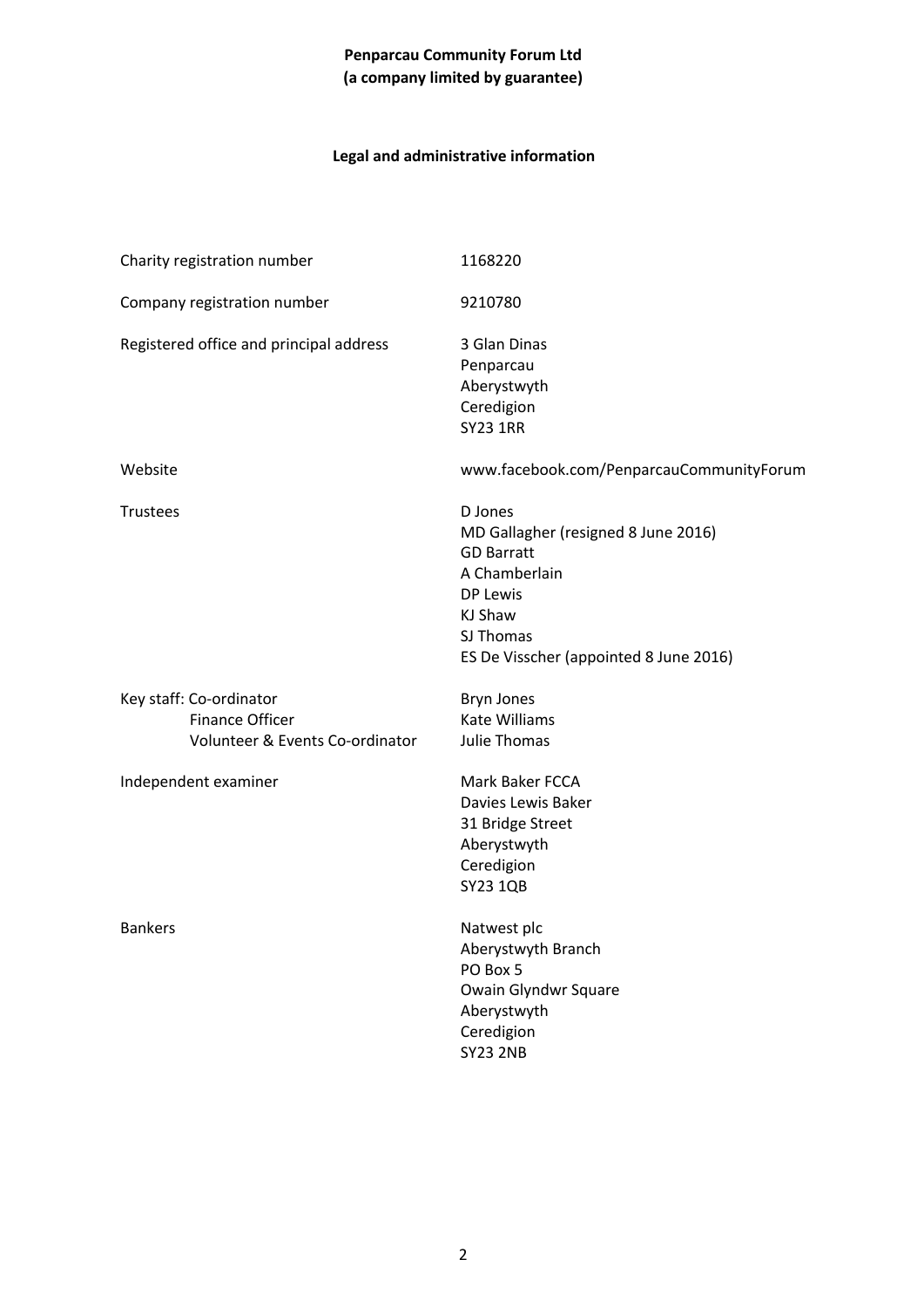# Unit 3, Glandinas, Penparcau, Aberystwyth, Ceredigion SY23 1RR

Company No: 09210780 Charity No: 1168220

# **Report of the trustees' for the year ending 30 September 2016**

The trustees are pleased to present their annual report together with the financial statements of the charity for the year ending 30 September 2016 which are also prepared to meet the requirements for a directors' report and accounts for Companies Act purposes.

#### **Mission Statement**

Penparcau Community Forum Ltd are a community-based Charity who actively engage with the community of Penparcau to develop sustainable and inclusive community activities and facilities for the benefit of all.

# **Our Charitable Objects:**

- A. To promote for the benefit of the inhabitants of Penparcau without distinction of sex, sexual orientation, race or of political, religious or other opinions, by associating together the said inhabitants and the local authorities, voluntary and other organisations in a common effort to advance education and to provide facilities in the interests of social welfare for recreation and other leisure time occupations with the objects of improving the conditions of life of the said inhabitants.
- B. To establish or secure the establishment of a community centre (hereinafter called 'the centre') and to maintain and manage the same (whether alone or in co-operation with any local authority or person or body) in furtherance of these objects.

#### Our Vision

To be a catalyst for connecting the community with other groups and sectors who determine and influence our future through enabling our community's needs to be heard and in turn be empowered to deliver a better Penparcau for all.

- To be trusted and valued as a charity that makes a real difference in our community.
- To represent all who need to be heard in Penparcau.
- To develop a positive image and strong identity for Penparcau.
- To be open, inclusive and accountable to our community.
- To strive towards good governance.
- To be financially sustainable.
- To respond as quickly as possible to new ideas.
- To be a respected and significant employer in Penparcau.
- To create opportunities for volunteering within the community.
- To empower our community to come together.
- To increase the skills of our residents, especially our young people.
- To utilise the power of social media as an engagement tool.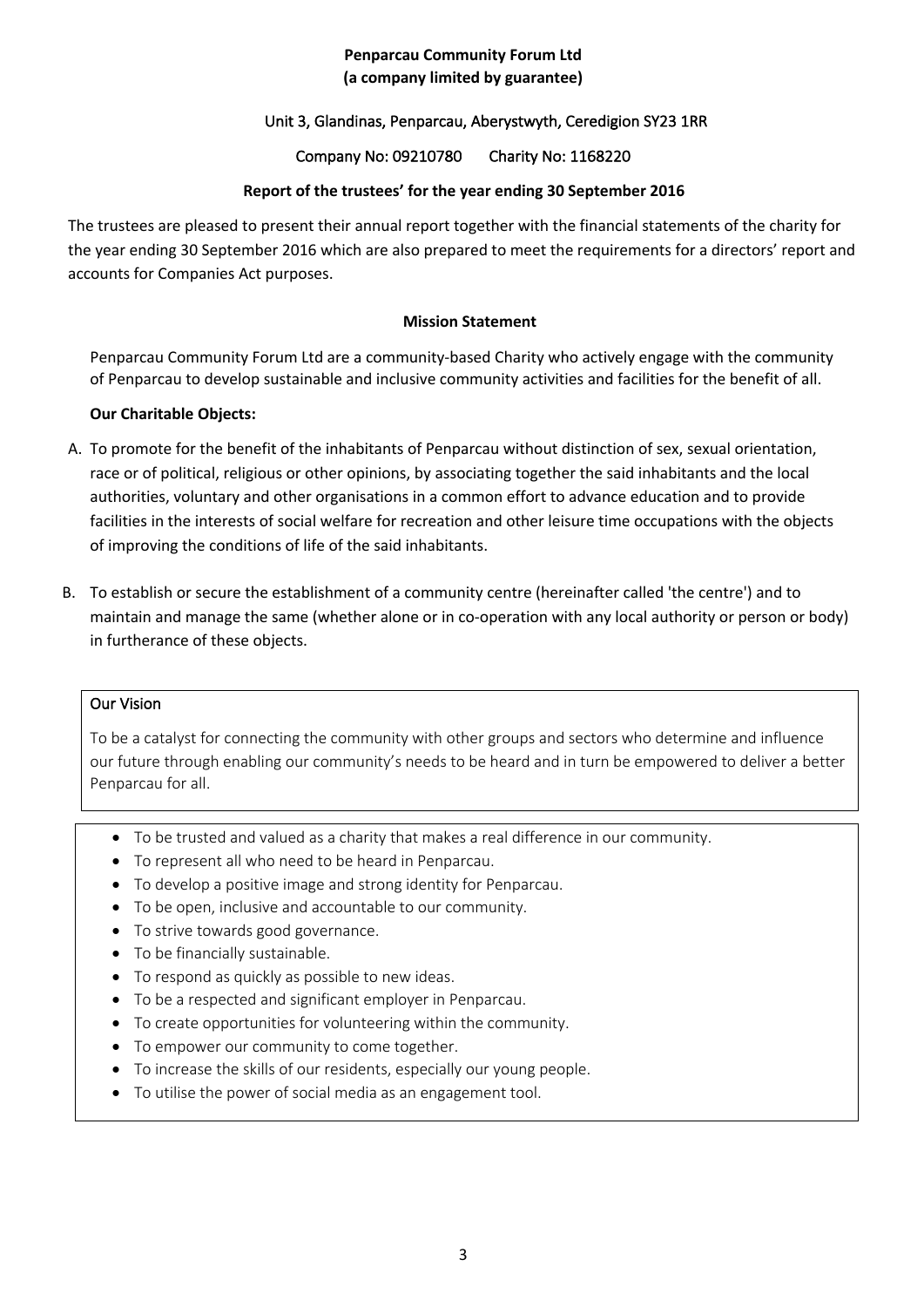# **Report of the trustees' for the year ending 30 September 2016 continued**

#### Organisational Background:

Penparcau Community Forum Ltd and Charity consists of the following well respected and experienced local individuals:

Dylan Jones (Trustee) is a retired Police Sergeant, Independent Trainer and ESTYN Schools Lay Inspector with extensive knowledge of the area, education and legal systems. In his role as the Chairman of Aberystwyth cricket club he oversaw a period of significant growth and development, including facilities improvements supported by significant grants.

Dylan Lewis (Trustee) is a former community development worker, Board member of MIND Aberystwyth, Community Development Cymru and West Wales Credit Union who has been elected to represent Penparcau on Aberystwyth Town Council with extensive knowledge of committee work, legal issues and Regional/National Strategies. He is a freelance community development consultant and practitioner with a special interest in projects & initiatives that are focused on tackling social exclusion and poverty.

Dr Eva De Visscher (Trustee) is a Penparcau resident. Originally from Ghent, Belgium, she has lived in the UK for over 20 years. She works at Aberystwyth University as Development Officer and bid-writer. She volunteers as one of the University's Equality Champions and has an interest in university-community partnerships, history, archaeology and heritage. Her two young children love the Penparcau Cubs and Beavers, and she and her family enjoy going on wildlife walks in the area.

George Barratt (Trustee) is a former regular in the army with 3 tours in Northern Ireland under his belt. He is a Self-employed Painter & Decorator who has worked all over the UK and overseas and is currently the Chairman of the Ceredigion Sea Angling Coaching Project working with vulnerable young people in the area. He is a well-loved local character with extensive knowledge of local businesses, local trades' people and fundraising.

Dr Alan Chamberlain FRSA (Trustee) is a Penparcau resident and a former member of the Penparcau Communities First Partnership Board. Dr Chamberlain has worked in academia for over a decade, and is currently a Senior Fellow at Nottingham University. His research is based around technology, community, rurality and participation. He has published widely and presented internationally within these areas. He has played a key role in writing successful grant applications (exceeding 1 million pounds), managing projects and liaising with policy makers. He speaks English and Welsh.

Sue Thomas (Trustee) is a well-known and respected local resident and former Vice-Chair of Penparcau Football Club with over 20 years' experience of volunteering and organising local fundraising events within the community. She is the Chairperson of the Cambrian Printers Sports and Social Club, a founder member of the original community forum in Penparcau and a qualified first-aider.

Karina Shaw (Trustee) has lived in Penparcau for over 20 years. Married with two teenage children she is a full time Assistant Head teacher at a local comprehensive school. Her teaching post involves working with pupils who have behavioural, emotional and social difficulties and have been identified as being potentially NEET (Not in employment, education or training).

She was elected to the Communities First Partnership Board when it started in Penparcau and has been actively involved with the Penparcau Football Club as their treasurer for many years and establishing and managing the first ladies football team in the village. In addition, she is well versed in organising fundraising numerous events within the village and more recently, she has been involved in setting up and Chairing the Penparcau History group.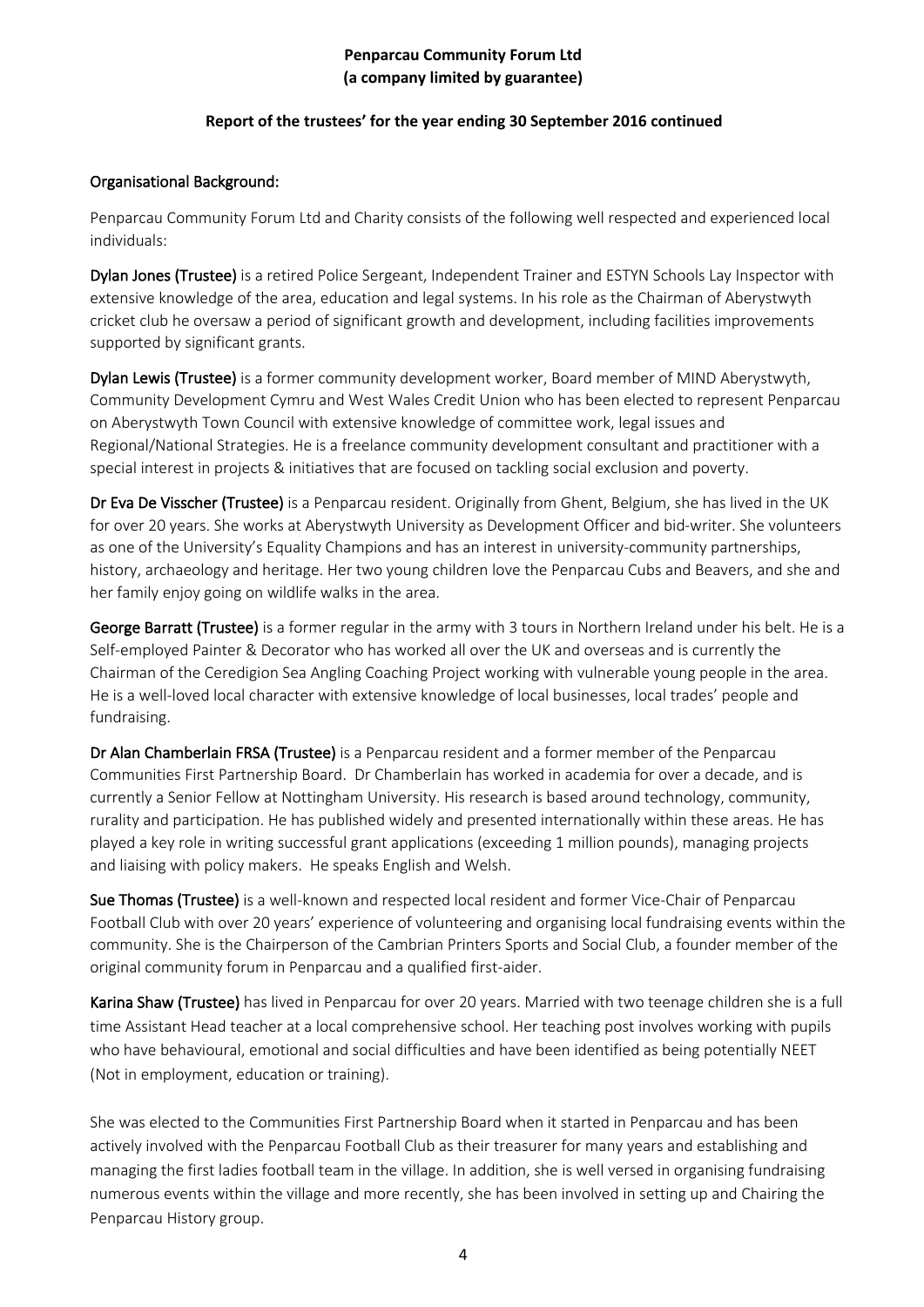## **Report of the trustees' for the year ending 30 September 2016 continued**

#### Goronwy Edwards MBE (Honorary President)

Has over 40 years' experience of representing Penparcau as a democratically elected Town Councillor and Ceredigion County Councillor. Now retired, he is still hugely respected within the community of Penparcau (and beyond) and brings a wealth of knowledge and experience of Local Authority/Community issues and procedures to the Forum.

Michael Gallagher (Trustee) resigned at the 8<sup>th</sup> June 2016 AGM and Eva De Visscher (local resident) was appointed in his place at the same meeting.

#### Appointment of trustees

Trustees are elected by the members at the Annual General Meeting. At every Annual General Meeting onethird of the trustees retire and may offer themselves for re-election. Members may nominate others for the position of trustee. Any trustee co-opted to the board by the trustees' themselves retires at the following AGM and is eligible to be re-appointed. As set out in the Articles of Association the Chair of the trustees is nominated by trustees at the AGM.

#### The day to day running of the organisation is implemented through the following staffing structure:

Bryn Jones – Forum Co-ordinator (full-time) is currently a Community Councillor in a local village with over 13 years' experience of working with the creative arts at the Mental Health Unit in Aberystwyth. He has over 10 years' experience of working for the Arts Council of Wales including being the Arts for All Lottery Officer for Mid & West Wales region for 8 years and the Inclusion and Participation Officer working on ACW's Arts & Health Strategy and Community Arts programme. He has over four years' experience as the Communities First Co-ordinator for Penparcau & West Aberystwyth managing four community development staff, volunteers and managing an annual budget of over £180,000. Bryn has extensive knowledge of community development, participation & inclusion, fundraising, community engagement and specifically within Penparcau. In 2015 he was awarded an Honorary Bachelor of Arts Degree from Aberystwyth University for his work in the community and across Wales.

Kate Williams – Finance Officer (part-time) joined the Forum in January 2016 after taking redundancy from Ceredigion County Council. She worked in the Finance Department for nearly 25 years gaining experience in budgeting, treasury management and in the latter years European, Welsh Government and Lottery grant schemes. One of her roles was as Finance Officer to the Communities First programme when it was under the umbrella of the County Council, so her move to the Forum could be fate! Her spare time is taken up being dramatic, as she is a member of Castaway Community Theatre Group based at the Arts Centre in Aberystwyth

Julie Thomas – Volunteer & Events Officer (part-time) joined the Forum in June 2016. She also works part-time at Hafan y Waun, Dementia Care Home as a Senior Care Assistant. She previously worked for Coleg Ceredigion as an NVQ assessor. In her spare time she volunteers with the Surf-life Association and is on the Parent Teacher Association of Ysgol Gymraeg Aberystwyth.

In addition, the Forum runs a Facebook page and has a Twitter account. These social media outlets greatly assist the charity in their day to day work and informs the community of developments on a daily basis. The planned website is also going live soon and again will be a great tool for archiving and informing the community of Penparcau.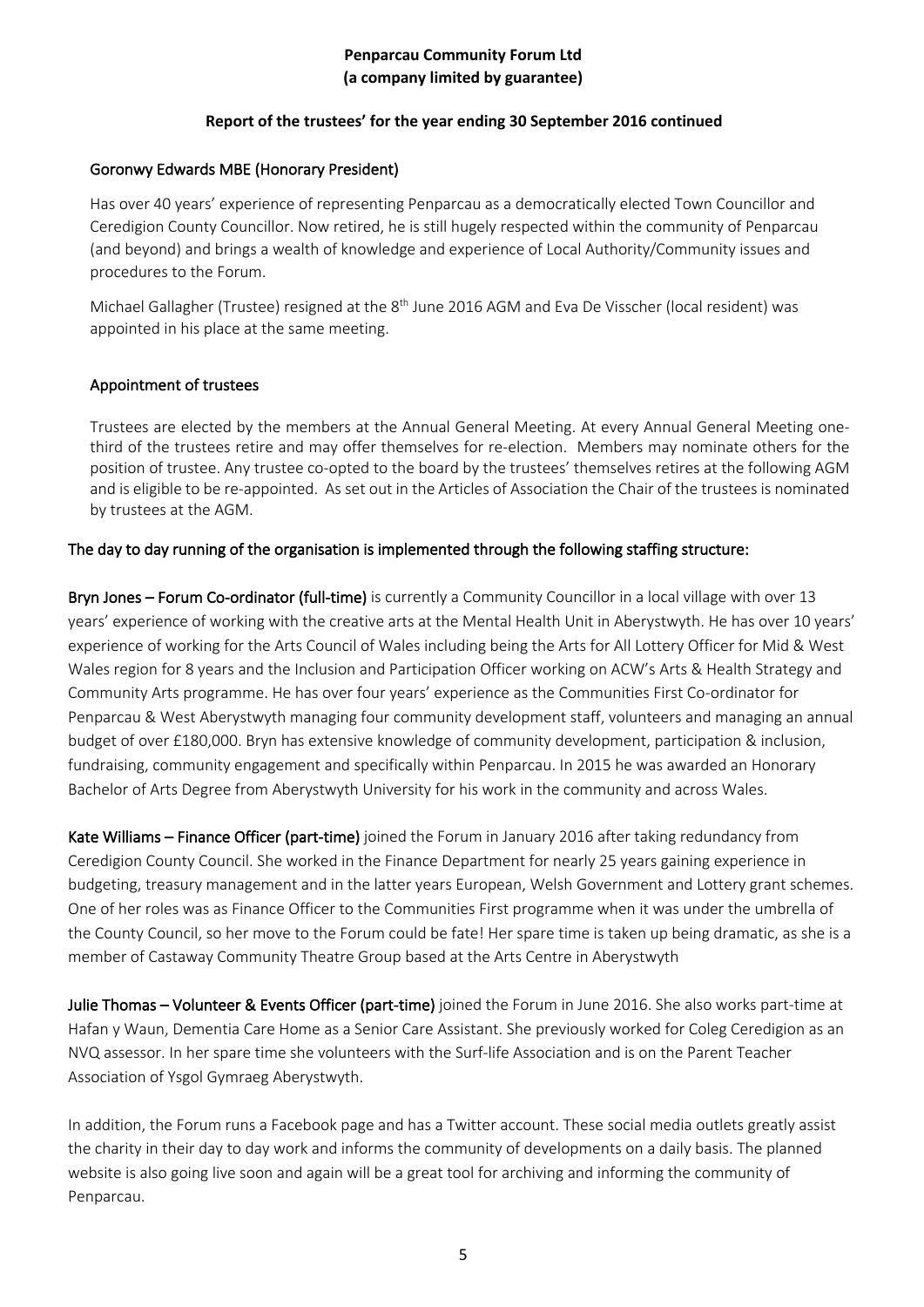# **Report of the trustees' for the year ending 30 September 2016 continued**

# General Background and Activities

The community of Penparcau is a large housing estate on the outskirts of Aberystwyth, Ceredigion. The whole area consists of over 1,200 homes with approximately 3,100 people within the wards of Penparcau 1 and Penparcau 2 (both Local Support Output Areas (LSOAs) fall within the top 30% deprived wards identified in the overall score – Welsh Index of Multiple Deprivation (WIMD) August 2014). In addition, 40% of our 800 children and young people live in poverty (End Child Poverty Report).

Penparcau Community Forum Ltd is a Company Limited by Guarantee and registered Charity that aims to enable residents and organisations to take full advantage of funding and resources available to the area, together with coordinating and organising community events and being a voice for the long-term needs of Penparcau. The Forum acts as a conduit for much needed funding for the area and works closely with statutory and voluntary agencies to make this happen.

All the above will take time and resources to help revitalise the community and improve communication between the various groups that exist within Penparcau. This is in addition to enhancing the area through advocating community needs with the numerous statutory and voluntary sector organisations that work within our community.

The Forum would like to thank the People's Health Trust as they were instrumental in helping us to develop our 'Area Plan' through funding our local conversations to ascertain what the community wanted to make Penparcau a better place for all. The resulting area plan (subsequently funded by the People's Health Trust) is based on five identified community priorities which we are in the process of implementing. The five priorities identified through the 'Local Conversations' are; developing the new Community Centre where construction has started this financial year, developing the Youth Forum which has been established and is on-going, purchasing a community Mini-bus which has been acquired this financial year, developing a community Media/Website which will be completed in the next financial year and purchasing a community ride-on Mower which again has been acquired in this financial year.

The five priorities we are implementing also meet our stated objects of advancing education and providing facilities in the interests of social welfare for recreation and other leisure time occupations with the overall aim of improving the quality of life of our residents.

In shaping our objectives for the year and planning our activities, the trustees have considered the Charity Commission's guidance on public benefit.

The Forum continued to hold a varied programme of community events and activities during the year.

# Our community based activities during 2015/16 can be summarised as:

- Halloween the Youth Forum organised a very successful party for the young children of Penparcau which was a great success for all involved. The pictures of all the costumes were amazing and prizes were given out to the best dressed.
- Christmas Party The Youth Forum was again involved with volunteers in organising a party in our community room for young children and local parents.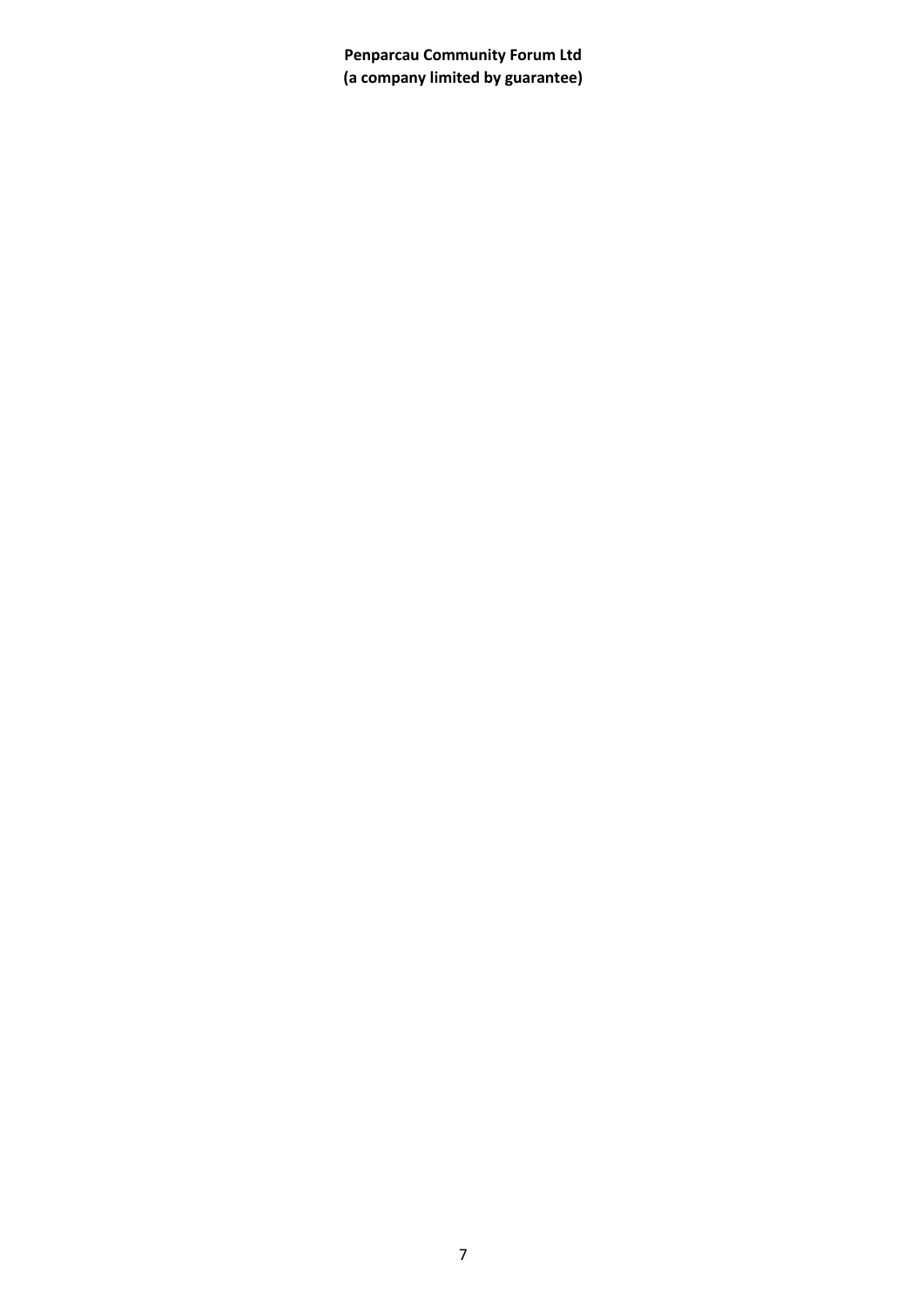#### **Report of the trustees' for the year ending 30 September 2016 continued**

- Christmas Fayre this was held at our community centre room with many stalls and a very popular Santa's Grotto
- Christmas Lights the tree was funded through the Town Council and was switched on by a very popular local individual.
- Santa's Sleigh Ride as you can imagine, this was hugely popular with the younger members of our community. Santa and his Elves went around every street in Penparcau giving out sweets and presents with children of all ages having their picture taken with Santa.
- Easter Egg Hunt this was a great success with numerous parents and young children all hunting for chocolate eggs across the Community Centre Park land….a great time had by all.
- Carnival Workshops the History & Heritage and Youth Forum worked hard to create some fantastic floats that were entered into Aberystwyth's Carnival and where they cleaned up with best visiting float award and best Overall float. Well done all involved.
- Party in the Park the annual village day of activities and fun in July 16 was a great success with many residents and children enjoying themselves with loads of activities on hand in the field. We also raised some much needed income from the day and enabled numerous agencies to engage with our residents on a fun filled day for all.
- Aberaeron Youth Festival the Youth Forum and others attend this organised event in Aberaeron and where our young children had a great time getting involved in all the activities on hand during the fun filled day.
- Summer Activities Youth we secured funding from the Police & Crime Commissioner to work in partnership with the Local Authority Youth Justice Service which proved to be invaluable in running a programme of activities across the summer months.

#### Community activities continued:

We organised several Coffee Mornings and Jumble sales to help raise much needed funds for our community efforts. These events have involved our volunteers and have been hugely popular with our residents.

Regular community meetings and Board meetings have been run every month during the year. This is our mechanism for keeping everyone informed on and actively involved with our developments.

We have made a point of nurturing good relationships with the local press and have published numerous articles that portray a positive image for our village.

During the year, we continued to run the Food Co-op which we buy in a bag of Vegetables and bag of Fruit for £4 and sell it out at £4. This is a small service for our residents and one that has the potential to expand in the new Community Centre.

The new Community Centre Development has started on site with planning in place and the contractors appointed. This is a huge development for the village and one that will make a real difference to people's lives. Specifically, the planned new Community Café, Youth Zone, Training Room and Training Kitchen will create opportunities for employment, volunteering and training. In addition, planning approval for our storage containers has also been granted and these will be installed as soon as is viable.

The Forum were also nominated for the Wales Council for Voluntary Action (WCVA) Third Sector Awards Cymru 2015 where we were awarded 'Runners Up'. This was a great achievement for the Forum and a great event to attend in Cardiff…..really putting Penparcau on the map!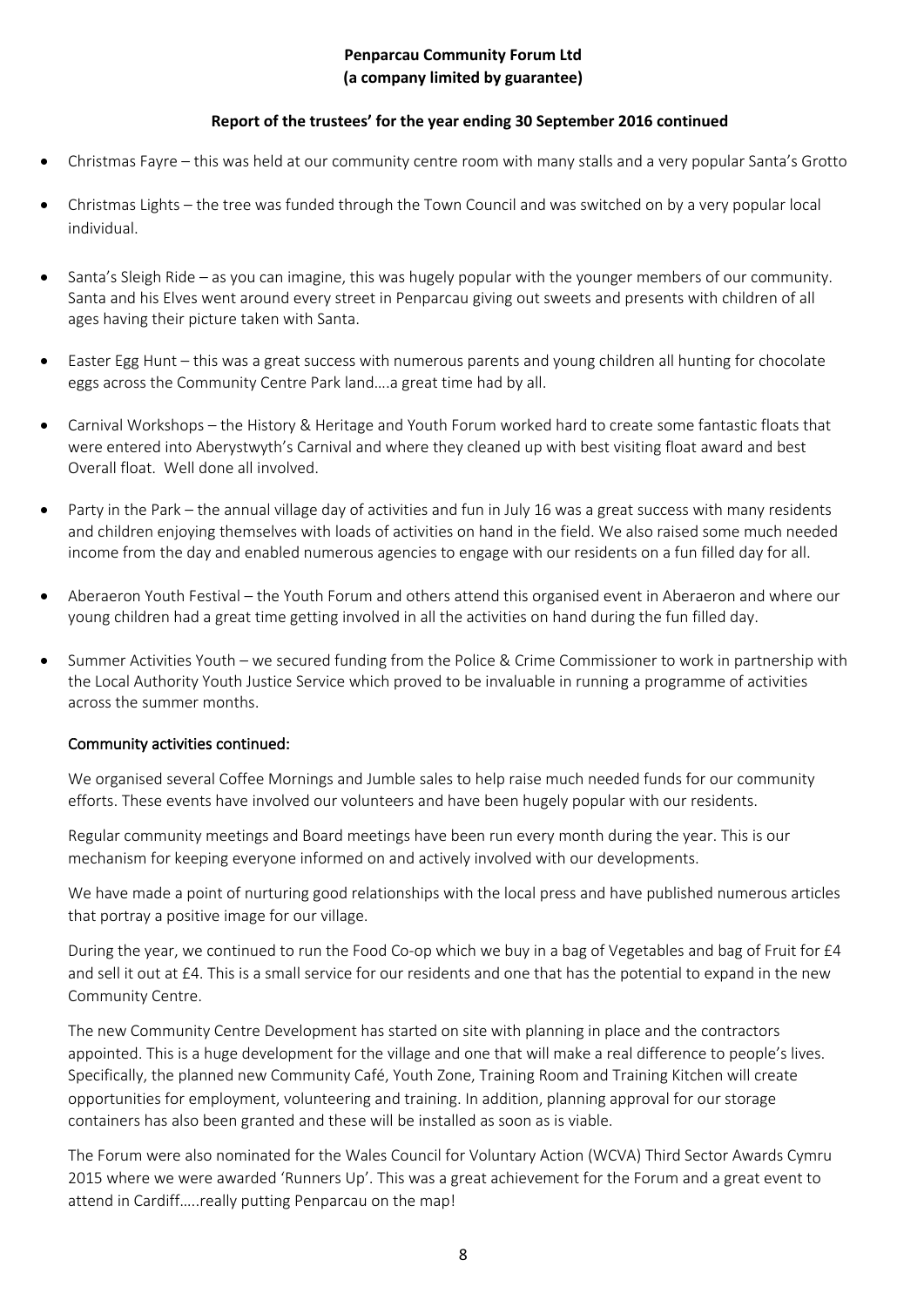# **Report of the trustees' for the year ending 30 September 2016 continued**

In addition, one of the Trustees (George Barratt) was nominated and won Radio Ceredigion's Local Hero 'Contribution to the Community' Award for his contribution to the community in Penparcau.

Over the year we have secured numerous grants which include funding from the Welsh Government, People's Health Trust, People and Places Lottery, Police & Crime Commissioner, Aberystwyth Town Council, Edinburgh University for the COBWEB project and Nineveh Trust.

We have been a successful part of a consortium of small businesses, Universities and Welsh Government, led by the University of Edinburgh and funded by the European Commission called the COBWEB project. This project has been developing a digital platform that enables people to collect environmental observations that can be used for management and policy. Chloe Griffiths co-ordinated and lead a programme of community-based activities with volunteers in testing the app and the platform through wildlife monitoring.

We acquired a new Mini-bus and a ride-on Mower through the People's Health Trust funding which again is helping with the positive images the Forum is giving out through utilising these acquisitions for the benefit of the village. The new mini-bus, now signed up with all the logos, acts like a huge advertising billboard for the Forum.

Penparcau Youth Forum for 11-18 year-olds (which is constituted and has a separate bank account) have gone from strength to strength fundraising and arranging numerous events for other children and young people in Penparcau. We have more work to do to raise numbers but it's very important as it gives our youngsters a focus as well as the opportunity to develop good life skills. Moreover, we need to look at how we continue to feed into this process as our initial members are getting older and moving on.

The History & Heritage Group has been hugely successful and is now a vibrant group in full flow under the leadership of one of our Trustees, Karina Shaw. This has exploded in popularity since 2015 with over 400 Facebook watchers and 20-30 attending regular meetings. The activities they've been involved in and the visits they've been on has generated interest from all corners of the village.

We have managed to acquire and install two defibrillator *Heartstart* machines for Penparcau and now have a total of 5 machines installed and maintained by us in the village. We have also trained in excess of 45 people in how to use the lifesaving machines.

Our environmental walks and activities, led mostly by Chloe Griffiths have been extremely popular. The walks on the Pen Dinas nature reserve have been well attended and the wildlife garden work at the park is drawing good support. We also developed a wildlife garden on the site of the old toilet block which attracted numerous volunteers and community groups in its development.

The Nature of our Village project (funded by the Nineveh Trust) set out to massively increase how much we know about wildlife in Penparcau, in order to involve local people in learning how to recognise, and look after, the nature or our area. It began in November 2015 as a partnership between the Penparcau Community Forum, the West Wales Biodiversity Information Centre and the Wildlife Trust for South and West Wales. The project is run by Chloe Griffiths, an Ecologist living in Penparcau.

The Pendinas Project (funded by Cynnal y Cardi) has proved to be a great catalyst for engaging with the wider community on the history, heritage and archaeology of Pendinas. Our very own 'Iron Age Hillfort' in Penparcau. This project has the potential to develop other community based projects that could have major educational, social and economic impact for our village.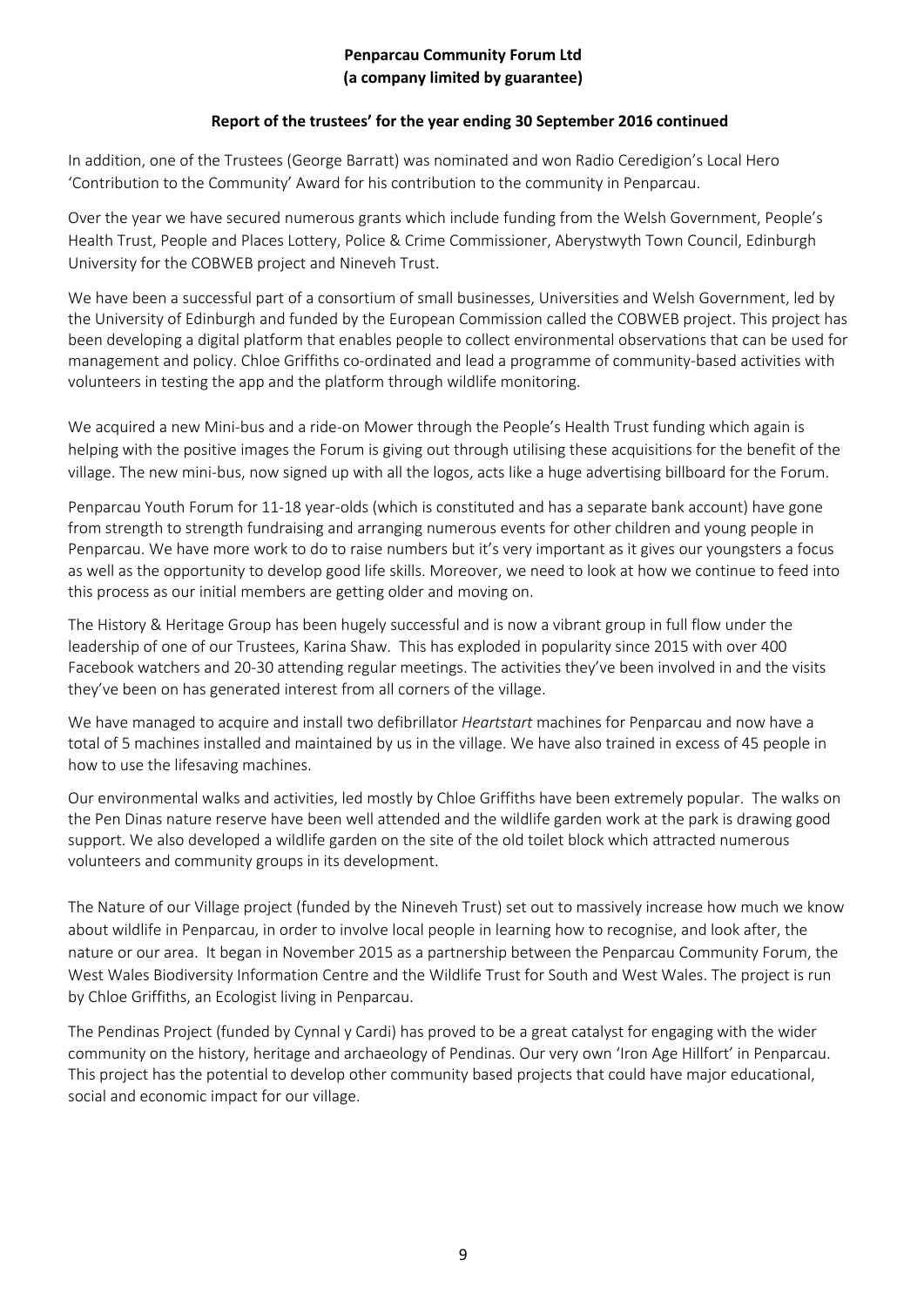# **Report of the trustees' for the year ending 30 September 2016 continued**

Our Community office is based between the chip shop and the butcher shop and should remain in the short term. However, the intention is to move over to the new community centre when completed. In addition to our residents who call in, a wide variety of elected officials have popped in to see us including our MP Mark Williams, AMs Elin Jones, Simon Thomas AM, Leanne Wood, Kirsty Williams, Vaughan Gething and William Powell. Former Culture Minister and Deputy-Speaker of the House of Lords, Baroness Kay Andrews OBE also agreed to act as one of our external advisers. This facility really is popular as a drop-in for our community and is seen by many as a 'one-stop-shop' for all kinds of information and support.

Social Media - Through our Facebook and Twitter accounts, we encourage anyone who lives or works in Penparcau, or who has roots in the village to let us know what they want and to get involved. These are powerful tools for community engagement and are very successful in informing and encouraging volunteers to be involved.

We have a new Trustee (Eva De Visscher) which creates a better gender balance and we have two new part-time members of staff. Kate our part-time Finance Officer and Julie our Volunteer & Events Officer. Both posts are funded through the People's Health Trust and have made a huge difference to the day to day running of the organisation.

Overall, there is real change taking place in Penparcau and a feel good factor occurring within the community. Moreover, there is positive change happening and being recognised by many outside of our community.

# Financial Review

In March 2016 the Forum were successful in securing funding grants (Welsh Government £490,000 and People's Health Trust £150,000) to build a new Annexe at the community centre (old Boxing Club). This development when completed will add to the capacity of the Forum for income generation and to the long-term financial sustainability of the organisation.

In addition, the support from our funders continues to be essential to maintaining our programme of activities as not all our activities are self-supported and our community development work relies on a mixed economy of funding to ensure a vibrant and wide programme of events and projects.

# The challenges we face:

The future is largely concerned with completing the new Community Centre and Park development, as we took on the lease of the old boxing club and it became the Penparcau Community Centre. Plans to extend it are becoming a reality and the Boxing Club still uses part of the building. We want it to be something special that the village will be proud of and keen to attend regularly.

The new build will also afford the Trust to look at extending its trading potential going forward and in turn will greatly assist the charity in meeting its objects.

What is an uncertainty for us in the next financial year is the effect of Brexit and European Funding on our ability to attract core funding for the long-term financial viability of the charity.

#### Reserves policy and going concern

Reserves are needed to bridge the gap between the spending and receiving of income and to cover unplanned emergency repairs and other expenditure. The Trustees are at present developing a reserves policy suited to the charity's circumstances. At 30 September 2016 unrestricted funds held by the charity, excluding those held as fixed assets, were £4,272 (2015: £963).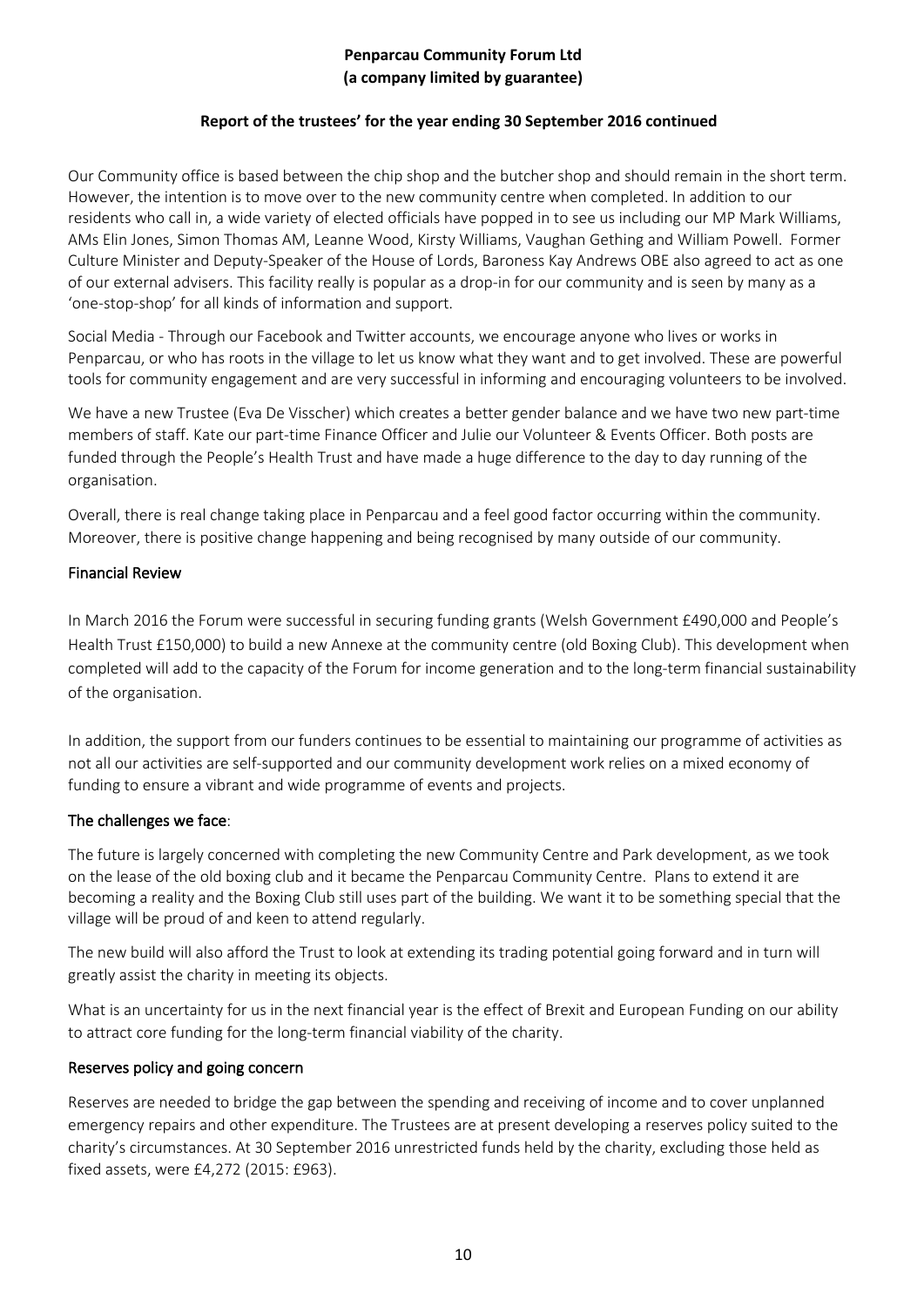#### **Report of the trustees' for the year ending 30 September 2016 continued**

It is worth noting that all the above could not have been achieved without our fantastic volunteers and the numbers have been increased through our new Volunteer & Events Co-ordinator post. Moreover, we would encourage anyone who has either a good idea or the time to lend a hand as a volunteer (or both) to visit or ring us. They'll get a great deal out of it and will be helping many others.

Opportunities for project funding continue to present themselves for us and we successfully meet the community's needs through these funded projects. The real challenge is in securing core funding to run the day to day management of the organisation as we go forward making a difference to people in Penparcau.

We would like to recognise the invaluable financial assistance and support received from the Welsh Government, Aberystwyth Town Council, the People's Health Trust, Police & Crime Commissioner, Ceredigion County Council's Cynnal y Cardi, the Care Society, all the local businesses who continue to support us and the Big Lottery (People and Places). Without their funding and support the Forum would struggle to survive within this current financial climate.

#### Trustees' responsibilities in relation to the financial statements

The charity trustees (who are also the directors of Penparcau Community Forum Ltd for the purposes of company law) are responsible for preparing a trustees' annual report and financial statements in accordance with applicable law and United Kingdom Accounting Standards (United Kingdom Generally Accepted Accounting Practice).

Company law requires the charity trustees to prepare financial statements for each year which give a true and fair view of the state of affairs of the charitable company and of the incoming resources and application of resources, including the income and expenditure, of the charitable company for that period. In preparing the financial statements, the trustees are required to:

- select suitable accounting policies and then apply them consistently;
- observe the methods and principles in the Charities SORP;
- make judgements and estimates that are reasonable and prudent;

● prepare the financial statements on the going concern basis unless it is inappropriate to presume that the charity will continue in business.

The trustees are responsible for keeping proper accounting records that disclose with reasonable accuracy at any time the financial position of the charity and to enable them to ensure that the financial statements comply with the Companies Act 2006. They are also responsible for safeguarding the assets of the charity and hence taking reasonable steps for the prevention and detection of fraud and other irregularities.

The trustees are responsible for the maintenance and integrity of the corporate and financial information included on the charitable company's website. Legislation in the United Kingdom governing the preparation and dissemination of financial statements may differ from legislation in other jurisdictions.

#### Small company provisions

This report has been prepared in accordance with the special provisions for small companies under Part 15 of the Companies Act 2006.

Approved by the Board of Trustees

Dylan Jones (Chair) Date: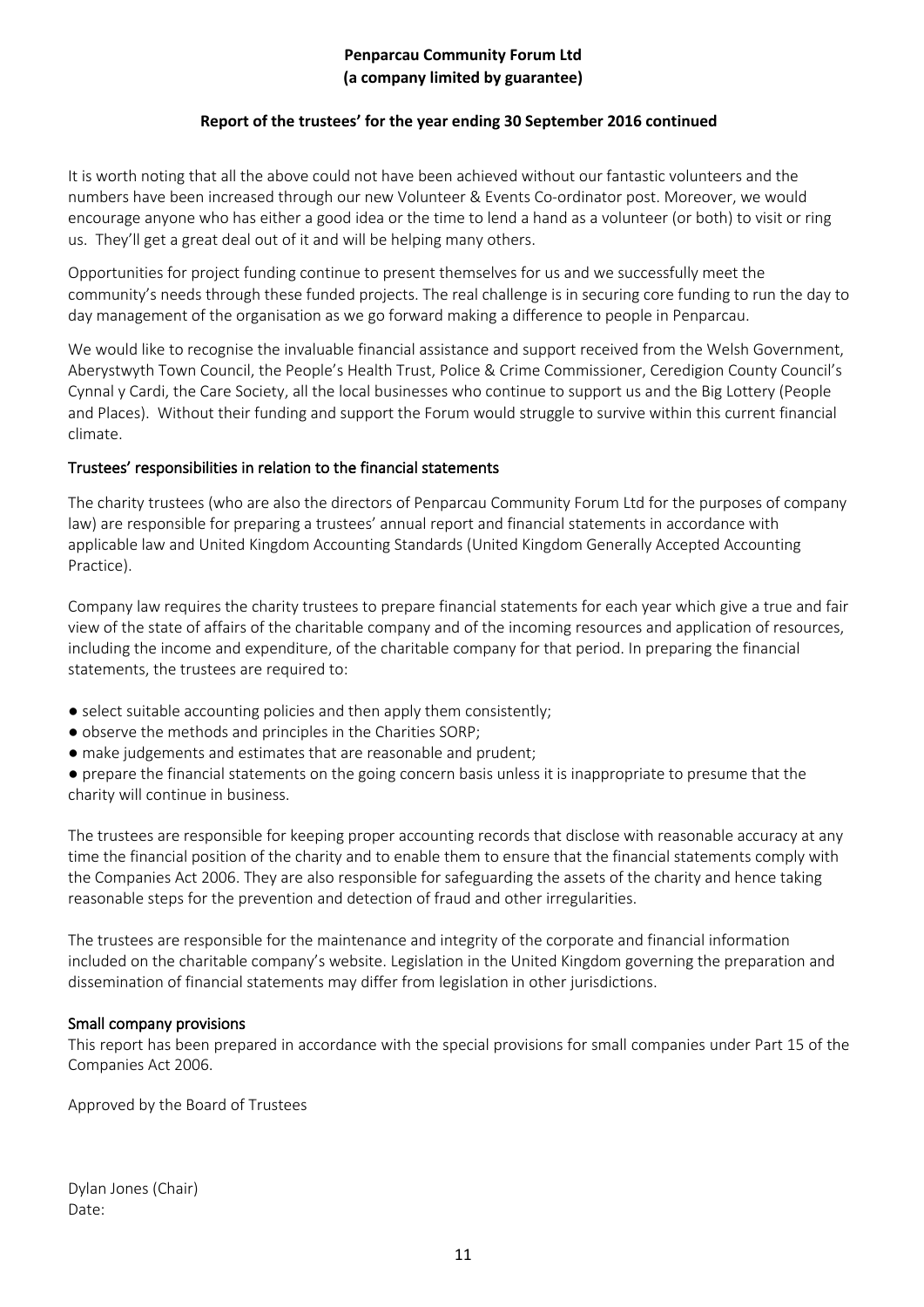# **Independent examiner's report to the trustees on the unaudited financial statements of Penparcau Community Forum Ltd**

To be included when the draft accounts are signed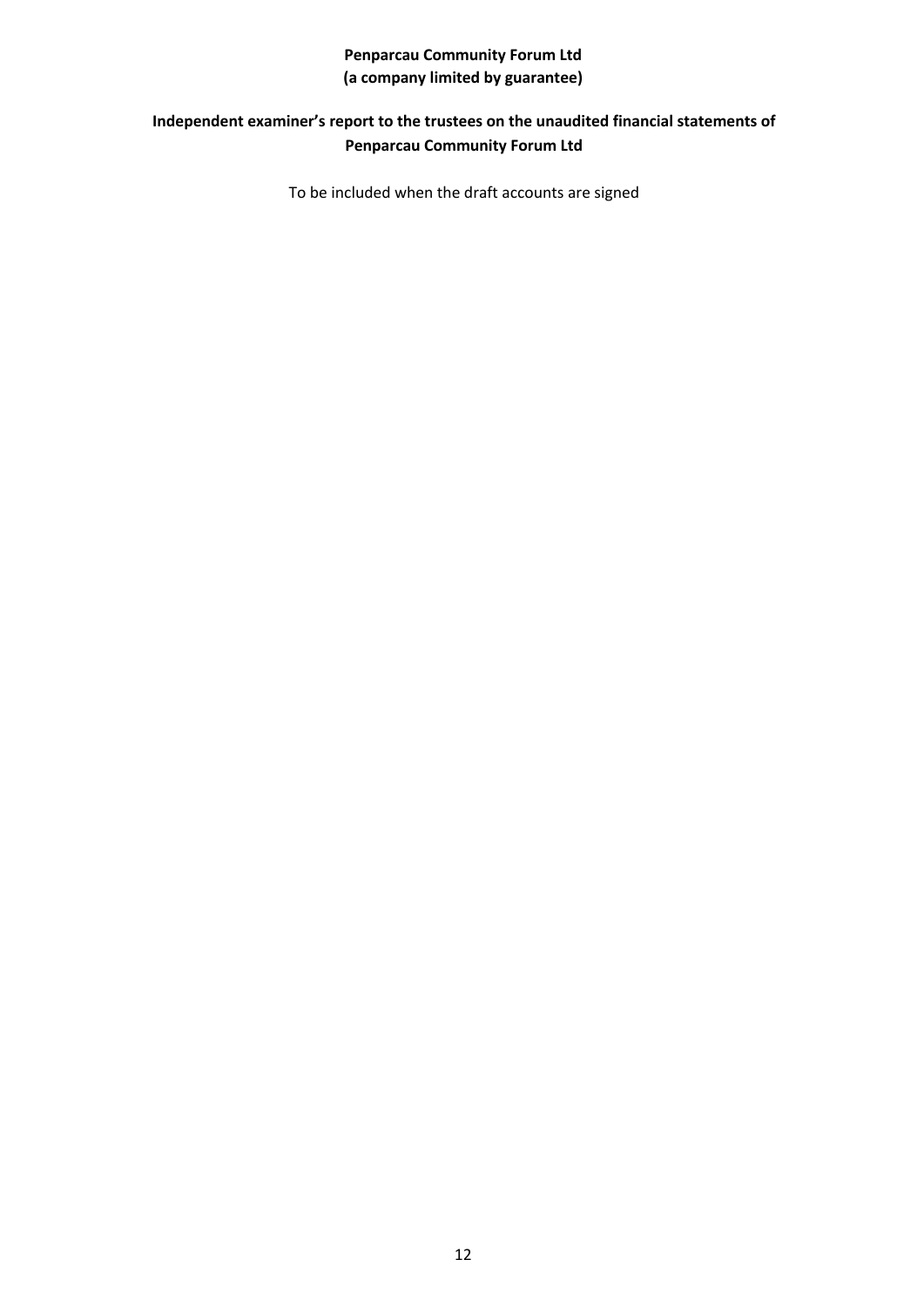# **Statement of Financial Activities (including income and expenditure account)**

# **for the year ending 30 September 2016**

|                                         |                |                                |           | <b>Total funds</b> | <b>Total funds</b> |
|-----------------------------------------|----------------|--------------------------------|-----------|--------------------|--------------------|
|                                         |                |                                |           | year ended         | 9 Sept 2014        |
|                                         |                | <b>Unrestricted Restricted</b> |           | 30 Sept            | to 30 Sept         |
|                                         | <b>Note</b>    | funds                          | funds     | 2016               | 2015               |
|                                         |                | £                              | £         | £                  | £                  |
| <i>Income</i>                           |                |                                |           |                    |                    |
| Donations and grants                    | 3              | 520                            | 248,373   | 248,893            | 91,626             |
| Cobweb project contract                 |                |                                | 5,370     | 5,370              | 12,250             |
| Community centre hire                   |                | 5,396                          |           | 5,396              | 2,839              |
| Community events and activities         |                | 1,755                          | 75        | 1,830              | 2,288              |
| Boxing club rent                        |                | 1,200                          |           | 1,200              | 400                |
| Sales of merchandise                    |                | 203                            | 264       | 467                | 795                |
| Food cooperative sales                  |                | 944                            |           | 944                | 1,844              |
| <b>Total income</b>                     |                | 10,018                         | 254,082   | 264,100            | 112,042            |
| Expenditure                             |                |                                |           |                    |                    |
| Cost of community events and activities | 5              | (676)                          | (25, 285) | (25, 961)          | (23, 346)          |
| Donations and grants to others          | 6              | (400)                          |           | (400)              | (1,250)            |
| Food cooperative purchases              |                | (944)                          |           | (944)              | (1,844)            |
| Cost of sales of merchandise            |                | (356)                          |           | (356)              | (447)              |
| Staff costs                             | $\overline{7}$ | (980)                          | (40, 741) | (41, 721)          | (40, 360)          |
| Property and equipment costs            | 8              | (1,451)                        | (7, 136)  | (8, 587)           | (6, 618)           |
| Cost of new buildings and improvements  | 9              | (1, 160)                       | (37,074)  | (38, 234)          | (12, 395)          |
| Administration expenses                 |                | (3, 114)                       | (16, 667) | (19,781)           | (3,286)            |
| <b>Total expenditure</b>                |                | (9,081)                        | (126,903) | (135,984)          | (89,546)           |
| Net income                              | 10             | 937                            | 127,179   | 128,116            | 22,496             |
| Transfers between funds                 | 15             | 14,471                         | (14, 471) |                    |                    |
| Net movement in funds                   |                | 15,408                         | 112,708   | 128,116            | 22,496             |
| Total funds brought forward:            |                |                                |           |                    |                    |
| As stated originally                    |                | 1,972                          | 10,524    | 12,496             |                    |
| Prior year adjustment                   | 1 <sub>b</sub> |                                | 10,000    | 10,000             |                    |
| As restated                             |                | 1,972                          | 20,524    | 22,496             |                    |
| Total funds carried forward             |                | 17,380                         | 133,232   | 150,612            | 22,496             |
|                                         |                |                                |           |                    |                    |

The notes on pages 14 to 22 form an integral part of these accounts.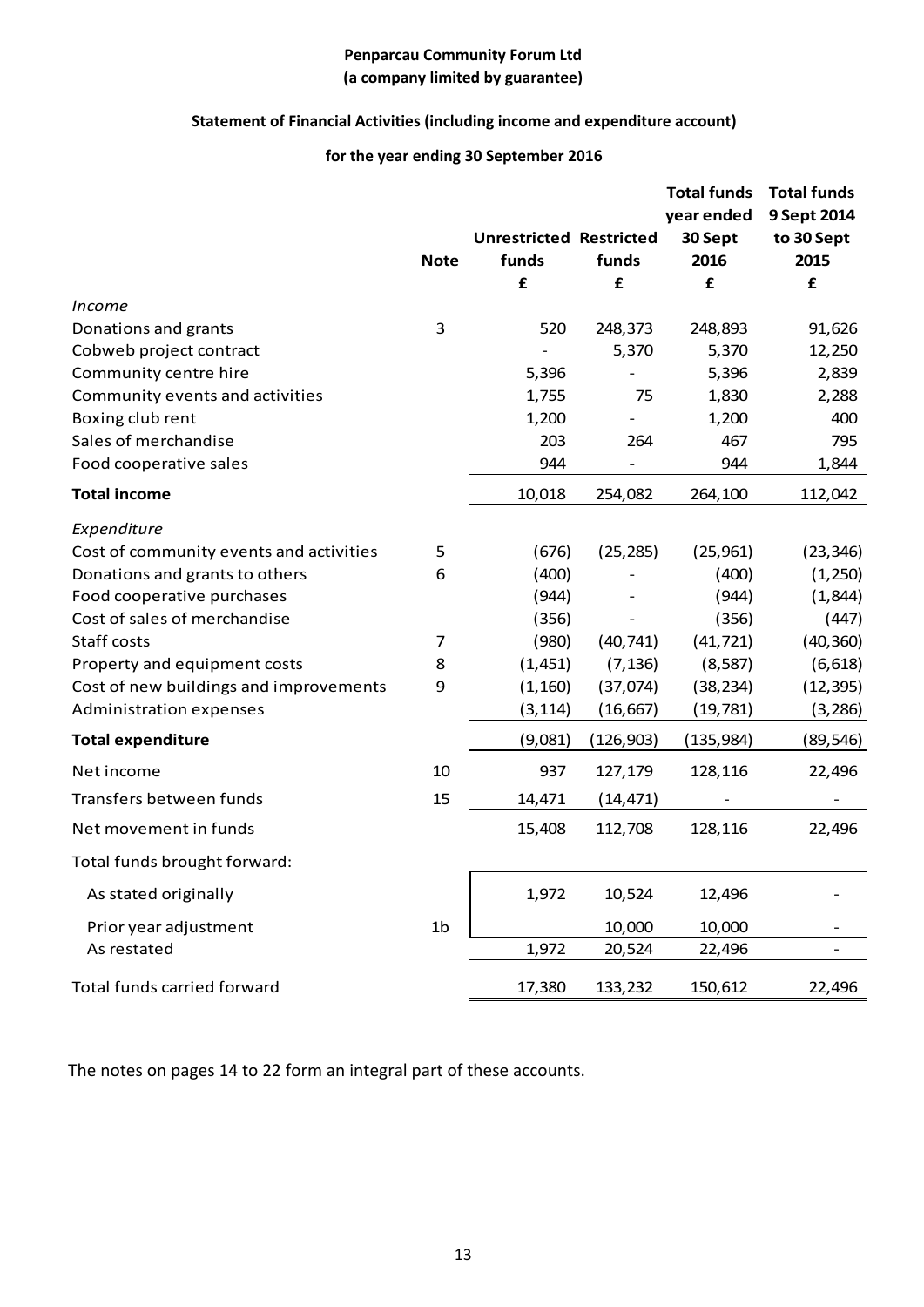# **Balance Sheet as at 30 September 2016**

|                                              |             |                                |           | <b>Total</b> |                    |
|----------------------------------------------|-------------|--------------------------------|-----------|--------------|--------------------|
|                                              |             | <b>Unrestricted Restricted</b> |           | funds        | <b>Total funds</b> |
|                                              | <b>Note</b> | funds                          | funds     | 2016         | 2015               |
|                                              |             | £                              | £         | £            | £                  |
| <b>Fixed assets:</b>                         |             |                                |           |              |                    |
| Tangible assets                              | 12          | 13,108                         | 25,703    | 38,811       | 2,169              |
| <b>Current assets:</b>                       |             |                                |           |              |                    |
| <b>Stock</b>                                 |             |                                |           |              | 153                |
| Debtors                                      | 13          | 168                            |           | 168          | 4,301              |
| Cash at bank and in hand                     |             | 4,104                          | 120,802   | 124,906      | 19,874             |
| <b>Total current assets</b>                  |             | 4,272                          | 120,802   | 125,074      | 24,328             |
| Liabilities:                                 |             |                                |           |              |                    |
| Creditors falling due within 1 year          | 14          |                                | (1, 132)  | (1, 132)     |                    |
| <b>Net current assets</b>                    |             | 4,272                          | 119,670   | 123,942      | 24,328             |
| <b>Total assets less current liabilities</b> |             | 17,380                         | 145,373   | 162,753      | 26,497             |
| <b>Accruals and deferred income</b>          | 15          |                                | (12, 141) | (12, 141)    | (4,001)            |
| <b>Net assets</b>                            |             | 17,380                         | 133,232   | 150,612      | 22,496             |
|                                              |             |                                |           |              |                    |
| The funds of the charity:                    |             |                                |           |              |                    |
| Restricted income funds                      | 16          |                                |           | 133,232      | 20,524             |
| Unrestricted income funds                    |             |                                |           | 17,380       | 1,972              |
| <b>Total charity funds</b>                   |             |                                |           | 150,612      | 22,496             |

For the year ended 30<sup>th</sup> September 2016 the company was entitled to exemption from audit under S.477 of the Companies Act 2006 relating to small companies.

The members have not required the company to obtain an audit of its accounts for the year in question in accordance with S.476.

The trustees acknowledge their responsibilities for complying with the requirements of the Act with respect to accounting records and the preparation of accounts.

These accounts have been prepared in accordance with the provisions applicable to companies subject to the small companies' regime.

These financial statements were approved by the trustees on and signed on their behalf by:

D Jones Trustee

Company registered number 9210780

The notes on pages 14 to 22 form an integral part of these accounts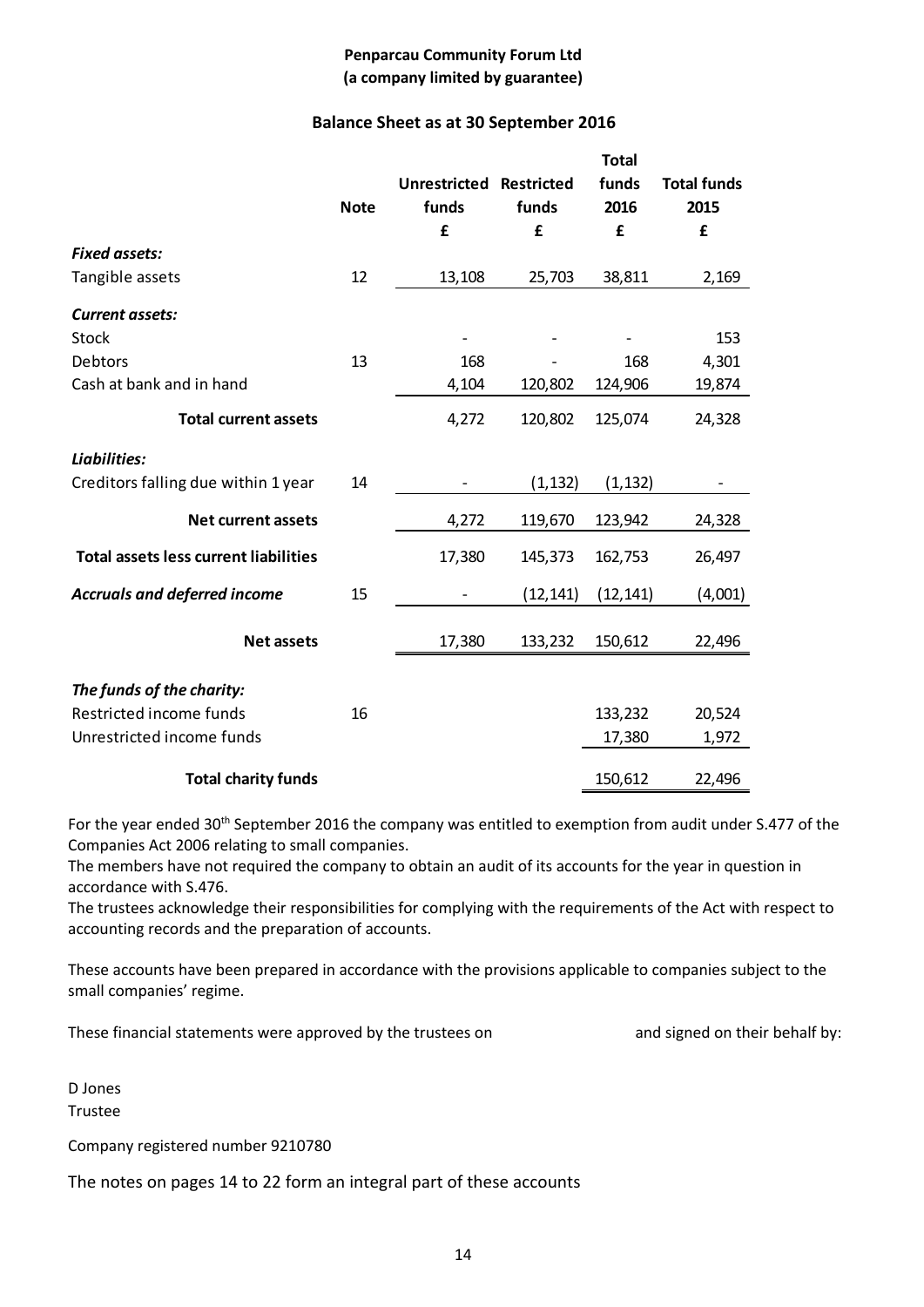# **Notes to the accounts for the year ending 30 September 2016**

# **1 Accounting policies**

# a) Basis of preparation

The financial statements have been prepared under the historical cost convention, and in accordance with applicable UK accounting standards, the Statement of Recommended Practice: Accounting and Reporting by Charities preparing their accounts in accordance with the Financial Reporting Standard applicable in the UK and Republic of Ireland (FRS 102) (effective 1 January 2015) – (Charities SORP (FRS 102)), the Financial Reporting Standard applicable in the UK and Republic of Ireland (FRS 102) and the Companies Act 2006.

The charity constitutes a public benefit entity as defined by FRS 102.

The trustees consider that there are no material uncertainties about the Trust's ability to continue as a going concern.

# b) Reconciliation with previous Generally Accepted Accounting Practice

In preparing the accounts, the trustees have considered whether in applying the accounting policies required by FRS 102 and the Charities SORP FRS 102 the restatement of comparative items was required.

At the date of transition, 1 October 2015, in applying the requirement to recognise grant income in the period of receipt when there is evidence of entitlement to the gift, an amount of £10,000 income which had been deferred at the end of the previous period is now recognised as income in the prior period. Since the previous period's accounts were not prepared according the charities SORP, the company not then being a registered charity, comparatives have been restated according to the headings in the Statement of Financial Activities. Reclassifying the allocation of comparatives between restricted and unrestricted income and expenditure is impracticable, as it involves the analysis of all transactions for the prior period. No other restatements were required. In accordance with the requirements of FRS 102 a reconciliation of opening balances is provided.

| Reconciliation of reported net income                    |        |
|----------------------------------------------------------|--------|
| Net income/(expenditure) as previously stated            | 12.496 |
| Adjustment for recognition of grant income in prior year | 10,000 |
| 2015 net income restated                                 | 22.496 |

Comparative figures on the Statement of Financial Activities are for the period from incorporation as a company on 9 September 2014 to 30 September 2015.

# c) Income

Income is recognised when the charity has entitlement to the funds, any performance conditions attached to the item of income have been met, it is probable that the income will be received and the amount can be measured reliably.

Income from government and other grants, whether 'capital' grants or 'revenue' grants, is recognised when the charity has entitlement to the funds, any performance conditions attached to the grants have been met, it is probable that the income will be received and the amount can be measured reliably and is not deferred.

# d) Donated services and facilities

Donated facilities are recognised as income when the charity has control over the item, any conditions associated with the donated item have been met, the receipt of economic benefit from the use by the charity of the item is probable and that economic benefit can be measured reliably. In accordance with the Charities SORP (FRS 102)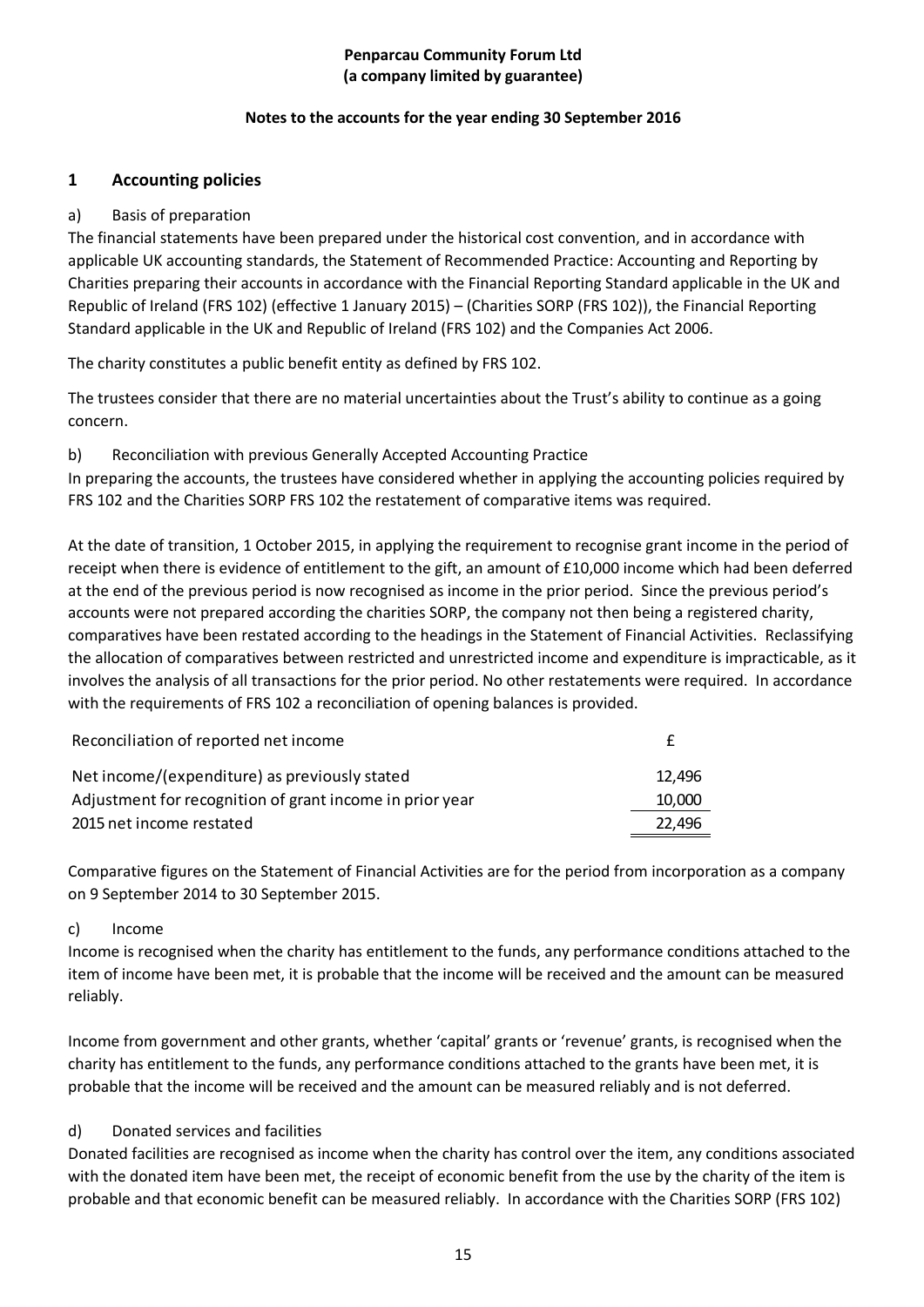# **Notes to the accounts for the year ending 30 September 2016**

time donated by volunteers is not recognised. Refer to the trustees' annual report for more information about the contribution of volunteers.

On receipt, donated facilities are recognised on the basis of the value of the gift to the charity which is the amount the charity would have been willing to pay to obtain services or facilities of equivalent economic benefit on the open market; a corresponding amount is then recognised in expenditure in the period of receipt.

# e) Fund accounting

Unrestricted funds are available to spend on activities that further any of the purposes of the charity. Designated funds are unrestricted funds of the charity which the trustees have decided at their discretion to set aside to use for a specific purpose. Restricted funds are donations which the donor has specified are to be solely used for particular areas of the Trust's work or for specific projects being undertaken by the charity.

# f) Expenditure and irrecoverable VAT

Expenditure is recognised once there is a legal or constructive obligation to make a payment to a third party, it is probable that settlement will be required and the amount of the obligation can be measured reliably. Expenditure is classified according to the type of expenditure.

Irrecoverable VAT is charged as an additional cost of the related expenditure.

# g) Operating leases

Penparcau Community Forum Ltd lease the boxing club premises owned by the county council to operate as a community centre, for a period of 21 years to 24 February 2036. Rent of £250 per annum is paid to the council and charged on a straight line basis over the term of the lease. Any improvements to the premises are charged in the income and expenditure account when incurred.

# h) Tangible fixed assets

Individual fixed assets costing £500 or more are capitalised at cost and are depreciated over their estimated useful economic lives on a straight line basis as follows:

| Equipment, fixtures and fittings | 10% - 25% per year |
|----------------------------------|--------------------|
| Motor vehicles                   | 10% per year       |

Improvements to leasehold property are not capitalised as the lease restriction on the use of the building to sports and community use render its recoverable amount likely to be NIL.

Defibrillators supplied to Penparcau village and maintained by Penparcau Community Forum Ltd are not capitalised.

# i) Stock

Stock is measured at the lower of cost and selling price less cost to complete and sell.

# j) Impairment

A review for indicators of impairment is carried out at each reporting date, with the recoverable amount being estimated where such indicators exist. Where the carrying value exceeds the recoverable amount, the asset is impaired accordingly. Prior impairments are also reviewed for possible reversal at each reporting date.

# k) Creditors and provisions

Creditors and provisions are recognised where the charity has a present obligation resulting from a past event that will probably result in the transfer of funds to a third party and the amount due to settle the obligation can be measured or estimated reliably. Creditors and provisions are normally recognised at their settlement amount after allowing for any trade discounts due.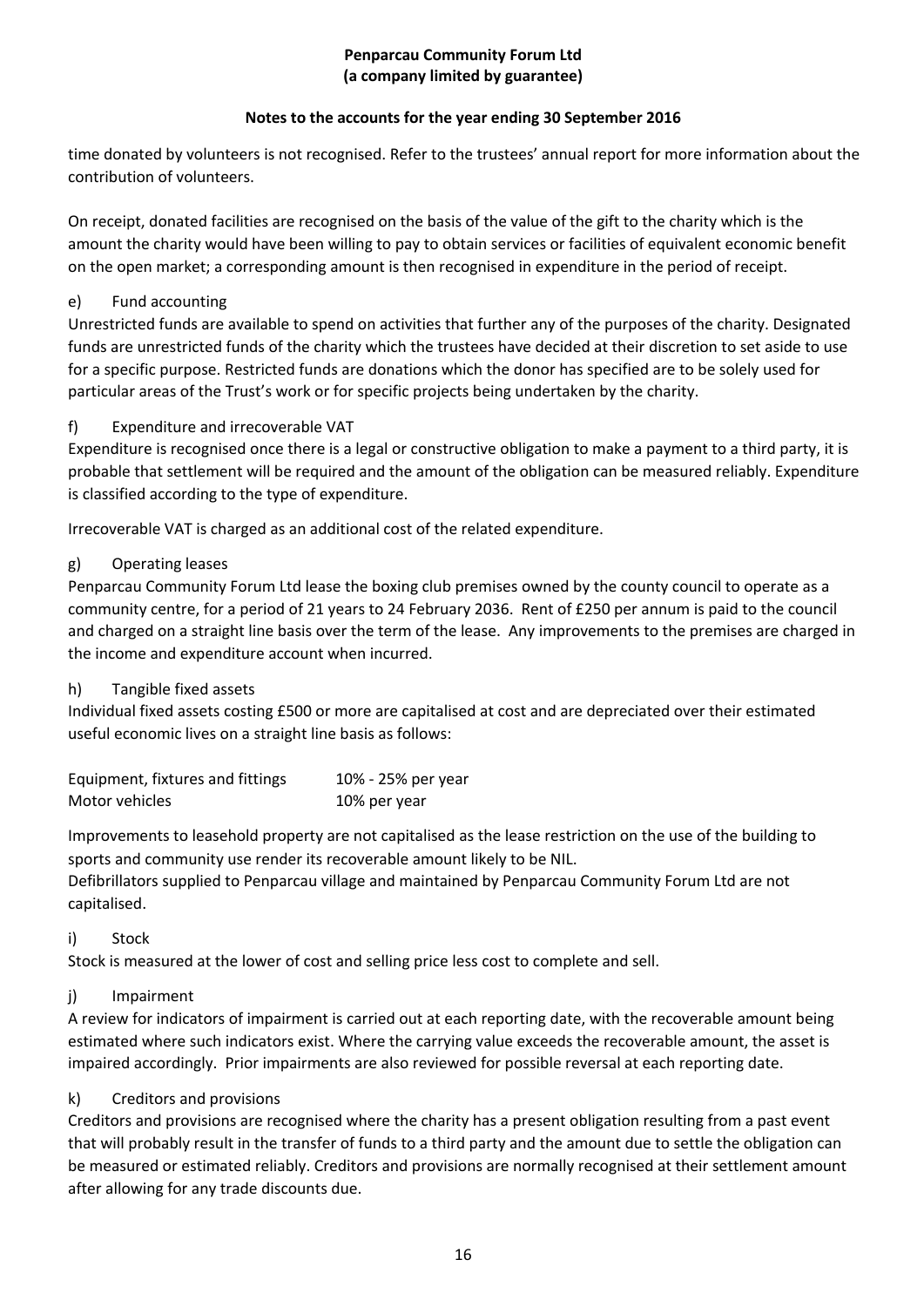# **Notes to the accounts for the year ending 30 September 2016**

# l) Pensions

During the year the charity joined the National Employment Savings Trust (NEST) defined contribution pension scheme. Existing employees of the charity are enrolled in the scheme unless they exercise their right to opt out of scheme membership. At present contributions to NEST are made by the employer only, at a rate of 5%. The charity has no liability beyond making its contributions. The contributions made for the year are included in staff costs and disclosed in notes 7 and 10 to the accounts. Pension contributions are charged as an expense of the same fund as that charged with the salary of the relevant employee.

# **2 Legal status of the charity**

The charity is a company limited by guarantee and has no share capital. Every member of the company promises to pay £1 towards the costs of dissolution and the liabilities incurred by the company whilst they were a member, in the event of the charity being wound up while they were a member or within one year after they cease to be a member. The company is registered in England & Wales and its registered office is situated in Wales.

# **3 Income from donations and grants**

|                                            | Unrestricted Restricted |         | Total   | Total  |
|--------------------------------------------|-------------------------|---------|---------|--------|
|                                            | 2016                    | 2016    | 2016    | 2015   |
|                                            | £                       | £       | £       | £      |
| Donations                                  | 370                     | 180     | 550     | 3,629  |
| Welsh Assembly Government Community        |                         |         |         |        |
| Facilities Programme for building projects |                         | 71,354  | 71,354  |        |
| Other government grants                    |                         | 3,500   | 3,500   | 19,610 |
| Grants from trusts:                        |                         |         |         |        |
| People's Health Trust                      |                         | 111,307 | 111,307 | 53,158 |
| The Big Lottery                            |                         | 46,080  | 46,080  |        |
| Other trusts                               |                         | 15,952  | 15,952  | 10,000 |
| Gifts in kind                              | 150                     |         | 150     | 150    |
| Net assets from Penparcau Community Forum  |                         |         |         |        |
| on incorporation                           |                         |         |         | 5,079  |
|                                            |                         |         |         |        |
|                                            | 520                     | 248,373 | 248,893 | 91,626 |

The community centre is rented from Ceredigion County Council at less than market rent, at £250 pa, but is responsible for the maintenance of the building. No value has been calculated for the donation of facilities associated with this arrangement, as its value to the charity cannot be reliably measured.

Ceredigion County Council have also provided 2 iMac computers to Penparcau Community Forum Ltd through the Cynnal y Cardi scheme, for the use of the community. These remain the property of the county council.

The charity benefits greatly from the involvement and enthusiastic support of its many volunteers. In accordance with FRS 102 and the Charities SORP (FRS 102), the economic contribution of general volunteers is not recognised in the accounts.

# **4 Turnover**

Turnover is the amount derived from the provision of goods and services, and stated after trade discounts, other sales taxes and net of VAT.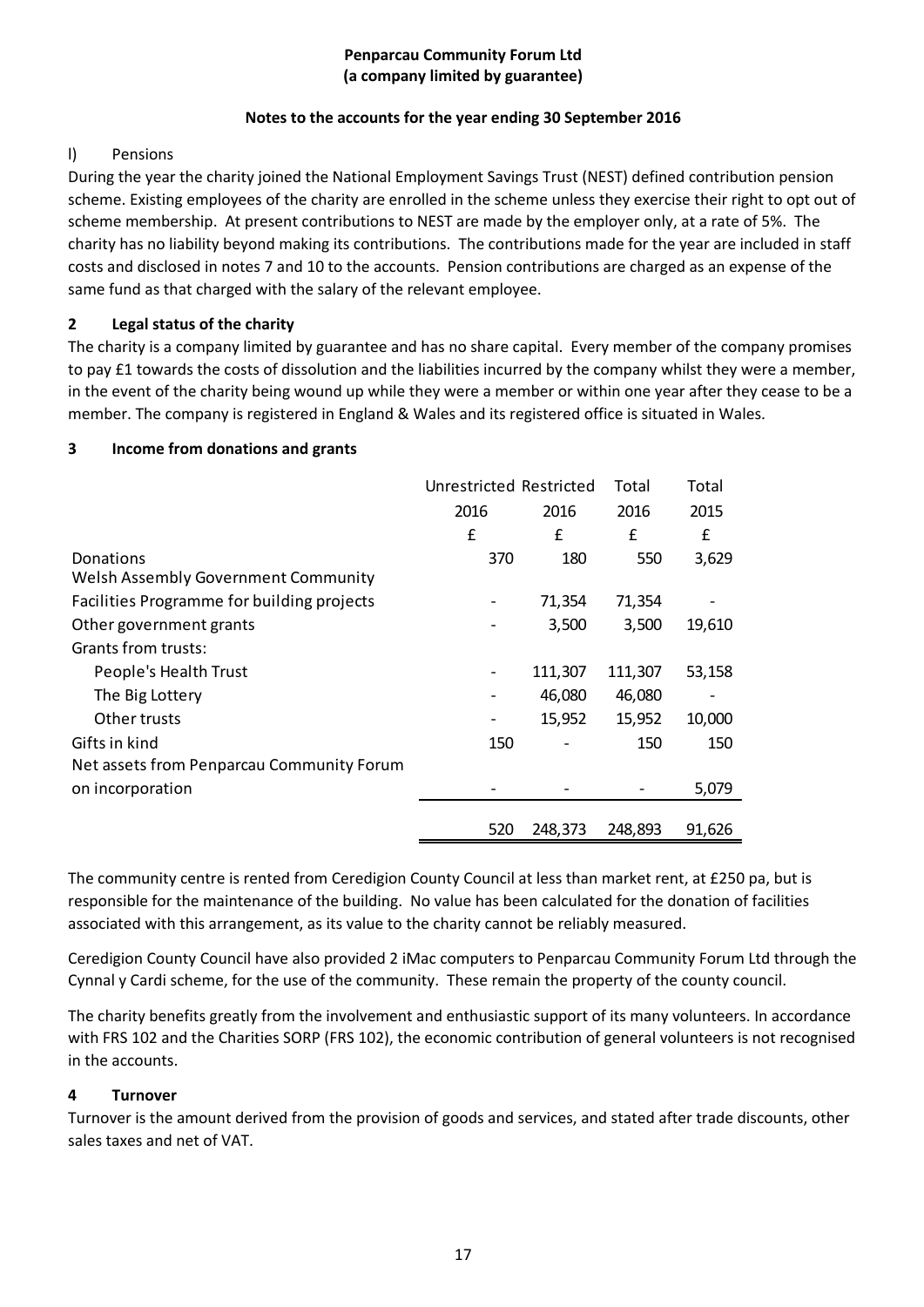#### **Notes to the accounts for the year ending 30 September 2016**

#### **5 Cost of community events and activities**

|                                                   | Unrestricted Restricted |        | Total  | Total  |
|---------------------------------------------------|-------------------------|--------|--------|--------|
|                                                   | 2016<br>2016            |        | 2016   | 2015   |
|                                                   | £                       | £      | £      | £      |
| Events                                            | 361                     | 3,306  | 3,667  | 3,170  |
| Materials and other costs of activities and trips | 315                     | 6,068  | 6,383  | 7,246  |
| Minibus running costs                             | -                       | 1,458  | 1,458  |        |
| Ecology project costs                             |                         | 13,453 | 13,453 | 11,930 |
| Defibrillator costs                               |                         | 1,000  | 1,000  | 1,000  |
|                                                   | 676                     | 25,285 | 25,961 | 23,346 |

#### **6 Donations and grants to others**

|                                                             | 2016                     | 2015  |
|-------------------------------------------------------------|--------------------------|-------|
|                                                             | f                        | f     |
| Donations from fund-raising activities on behalf of others: |                          |       |
| Welsh Hearts                                                | 400                      | -     |
| Grants to local associations:                               | $\overline{\phantom{a}}$ | 1.250 |
|                                                             | 400                      | 1.250 |

#### **7 Staff costs**

|                                        | 2016   | 2015            |
|----------------------------------------|--------|-----------------|
|                                        | £      | £               |
| Community centre staff wages           | 980    | $\qquad \qquad$ |
| Community office staff wages           | 37,797 | 36,232          |
| Social security costs                  | 321    | 4,035           |
| <b>Employer pension costs</b>          | 1,470  |                 |
|                                        | 40,568 | 40,267          |
| Training, travel and other staff costs | 1,153  | 93              |
|                                        | 41,721 | 40,360          |

No employees had employee benefits in excess of £60,000 (2015: £NIL).

The key management personnel are the trustees, the co-ordinator, the finance officer and the volunteer and events co-ordinator. The total employee benefits of the key management personnel of the charity were £37,797 (2015: £36,233).

The average monthly number of employees during the year was 3 (2015: 1).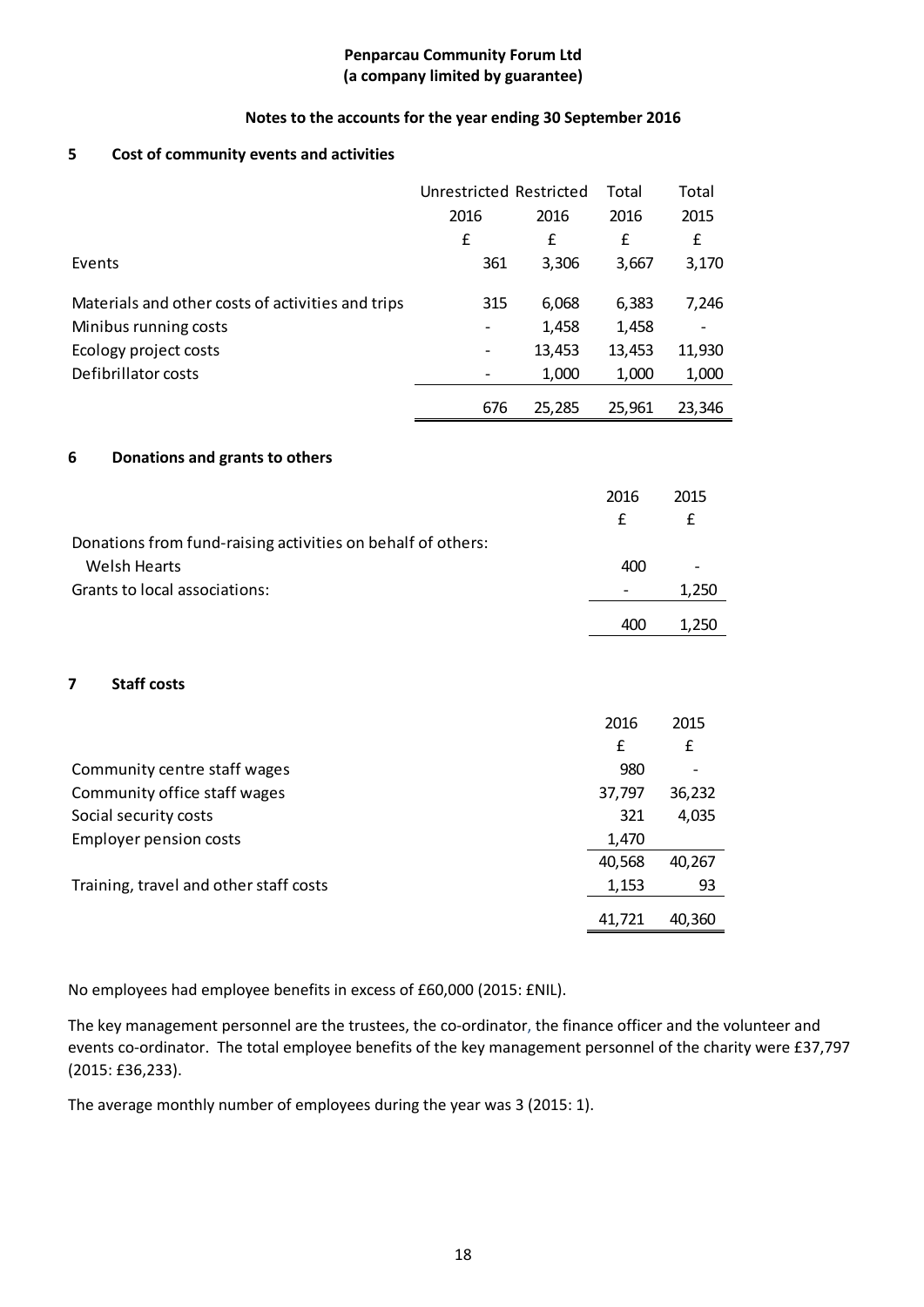# **Notes to the accounts for the year ending 30 September 2016**

# **8 Property costs and equipment**

|                                       | 2016  | 2015  |
|---------------------------------------|-------|-------|
|                                       | f     | £     |
| Community centre rent and maintenance | 2,622 | 1,835 |
| Community office rent and utilities   | 3,359 | 4.696 |
| Equipment                             | 2,606 | 87    |
|                                       | 8.587 | 6.618 |

# **9 Cost of new buildings and improvements**

|                            | 2016                     | 2016   | 2016   | 2015                     |
|----------------------------|--------------------------|--------|--------|--------------------------|
|                            |                          |        |        |                          |
| Community centre extension | 1.160                    | 35,542 | 36,702 | 12,395                   |
| Storage container          | $\overline{\phantom{a}}$ | 1.532  | 1.532  | $\overline{\phantom{a}}$ |
|                            | 1,160                    | 37,074 | 38,234 | 12,395                   |

# **10 Net income/(expenditure) for the year**

|                                                        | 2016<br>£ | 2015<br>£ |
|--------------------------------------------------------|-----------|-----------|
| This is stated after charging:                         |           |           |
| Operating leases - property rental                     | 2,494     | 3,600     |
| Depreciation                                           | 5,529     | 723       |
| Independent examiner's fees:                           |           |           |
| Independent examination                                | 1,200     |           |
| <b>Taxation services</b>                               | 240       |           |
| Payroll services                                       | 565       |           |
| Accountancy & other                                    | 2,364     |           |
| Contributions to a defined contribution pension scheme | 1,470     |           |

# **11 Corporation Tax**

The charity is exempt from tax on income and gains falling within section 505 of the Taxes Act 1988 or section 252 of the Taxation of Chargeable Gains Act 1992 to the extent that these are applied to its charitable objects.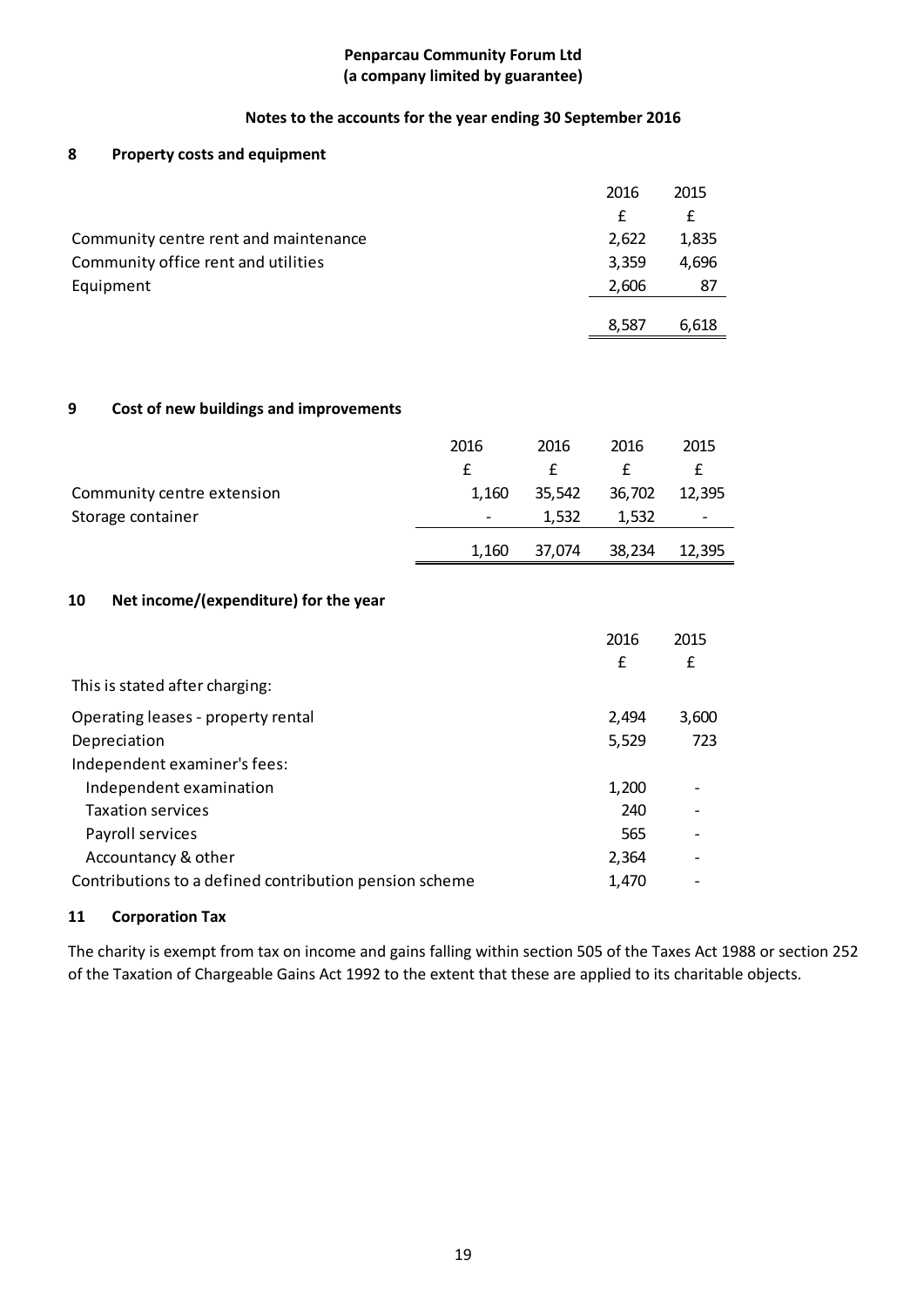# **Notes to the accounts for the year ending 30 September 2016**

# **12 Tangible Fixed Assets**

|                                 | Fixtures,  |          |        |
|---------------------------------|------------|----------|--------|
|                                 | fittings & | Motor    |        |
|                                 | equipment  | vehicles | Total  |
|                                 | £          | £        | £      |
| Cost                            |            |          |        |
| At 1 October 2015               | 2,892      |          | 2,892  |
| Additions                       | 14,471     | 27,700   | 42,171 |
| At 30 September 2016            | 17,363     | 27,700   | 45,063 |
|                                 |            |          |        |
| <b>Accumulated depreciation</b> |            |          |        |
| At 1 October 2015               | 723        |          | 723    |
| Charge for the year             | 2,759      | 2,770    | 5,529  |
| At 30 September 2016            | 3,482      | 2,770    | 6,252  |
| Net book value                  |            |          |        |
| At 30 September 2015            | 2,169      |          | 2,169  |
| At 30 September 2016            | 13,881     | 24,930   | 38,811 |

#### **13 Debtors**

|               | 2016                     | 2015  |
|---------------|--------------------------|-------|
|               | £                        |       |
| Trade debtors | 168                      | 300   |
| Prepayments   | $\overline{\phantom{0}}$ | 4,001 |
|               | 168                      | 4,301 |

# **14 Creditors falling due within 1 year**

|                                  | 2016  | 2015                         |
|----------------------------------|-------|------------------------------|
|                                  |       |                              |
| Trade creditors                  | 113   | -                            |
| Taxation & social security costs | 732   | $\qquad \qquad \blacksquare$ |
| Other creditors                  | 287   | $\overline{\phantom{0}}$     |
|                                  | 1,132 | -                            |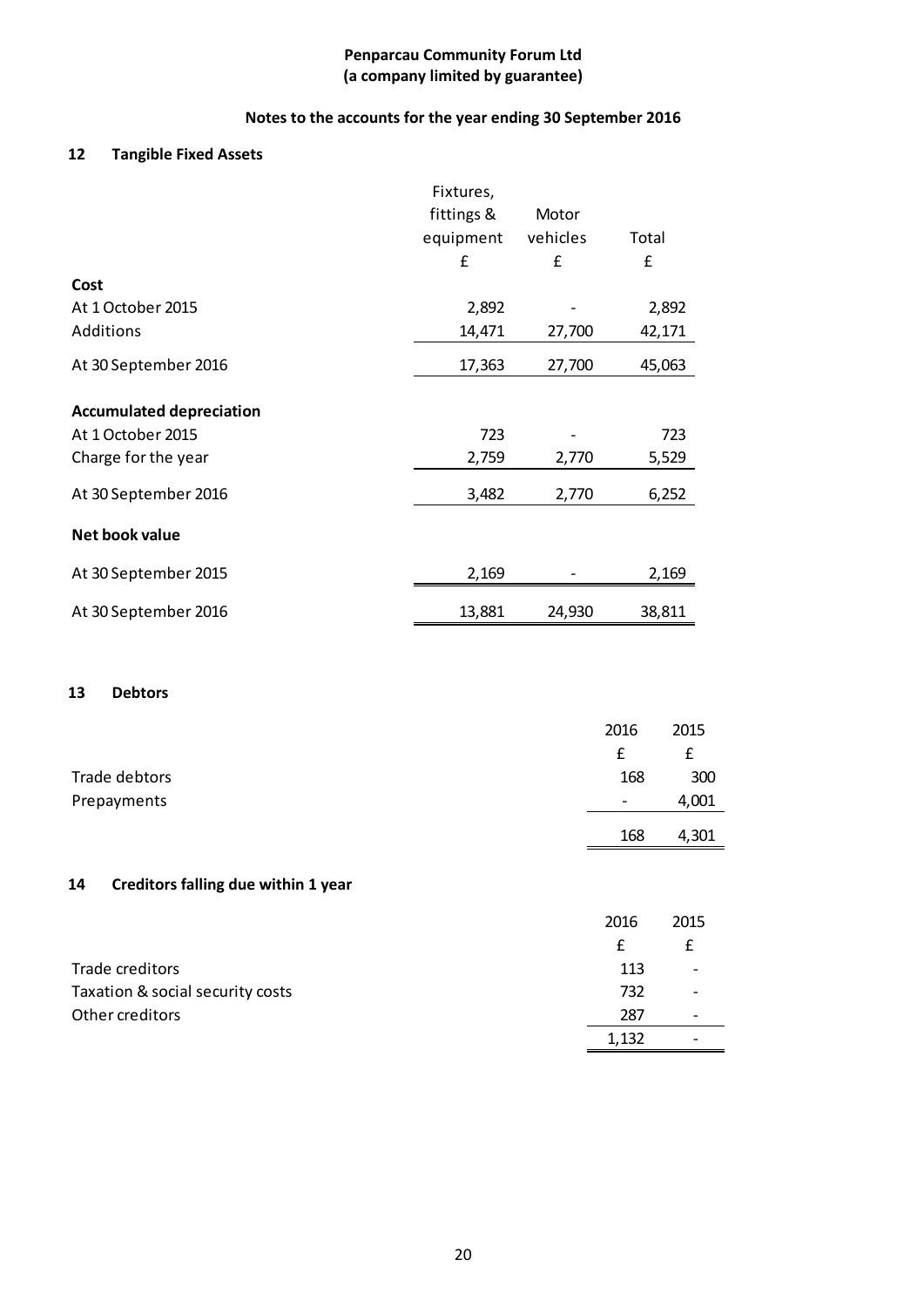# **Notes to the accounts for the year ending 30 September 2016**

## **15 Accruals and deferred income**

|                 | 2016   | 2015                     |
|-----------------|--------|--------------------------|
|                 | £      | £                        |
| Deferred income | 8,337  | 4,001                    |
| Accruals        | 3,804  | $\overline{\phantom{a}}$ |
|                 | 12,141 | 4,001                    |

Deferred income comprises grants received in advance of the grant budget period.

| Balance of deferred income at 1 October 2015    | 4.001      |
|-------------------------------------------------|------------|
| Grants received                                 | 252.529    |
| Grants released to income                       | (248, 193) |
| Balance of deferred income at 30 September 2016 | 8.337      |

#### **16 Movement in restricted funds**

|                                                                                                          |                          |         |                              |                              | Balance |
|----------------------------------------------------------------------------------------------------------|--------------------------|---------|------------------------------|------------------------------|---------|
|                                                                                                          | Balance 1                |         |                              |                              | 30 Sept |
|                                                                                                          | Oct 2015                 | Income  | <b>Expenditure Transfers</b> |                              | 2016    |
| People's Health Trust Local Conversations Grant<br>The Big Lottery Funds: People and Places 2: Penparcau | 5,660                    | 111,382 | (30,481)                     | (39,097)                     | 47,464  |
| Youth Project                                                                                            |                          | 46,080  | (38,983)                     | (3,074)                      | 4,023   |
| Welsh Assembly Government Community Facilities                                                           |                          |         |                              |                              |         |
| Programme                                                                                                | $\overline{\phantom{a}}$ | 71,354  | (32,122)                     | $\overline{\phantom{a}}$     | 39,232  |
| Ecology project                                                                                          | 10,000                   | 15,370  | (13, 703)                    | $\overline{\phantom{a}}$     | 11,667  |
| Youth forum                                                                                              |                          | 5,752   | (4,700)                      | $\overline{\phantom{a}}$     | 1,052   |
| History group                                                                                            |                          | 304     | -                            | $\qquad \qquad \blacksquare$ | 304     |
| Other funds                                                                                              | 3,704                    | 3,840   | (3,757)                      |                              | 3,787   |
| Fixed assets                                                                                             | 1,160                    |         | (3, 157)                     | 27,700                       | 25,703  |
|                                                                                                          | 20,524                   | 254,082 | (126, 903)                   | (14, 471)                    | 133,232 |

# **Name of restricted fund Description, nature and purposes of the fund**

The Big Lottery Fund: People and Places 2: Penparcau Youth Project Welsh Assembly Government Community

People's Health Trust Local Conversations Grant To enable the Forum to identify the community's needs and implement the subsequent 'Area Plan' To deliver a range of recreational and educational activities for young people

Facilities Programme To build an annexe to the community centre Ecology group **To support the activities of the ecology group** Youth forum To support the activities of the youth forum History group To support the activities of the history group

The transfers of funds from restricted to unrestricted funds represent the cost of tangible fixed assets totalling £14,471, whose purchase is funded by these restricted funds.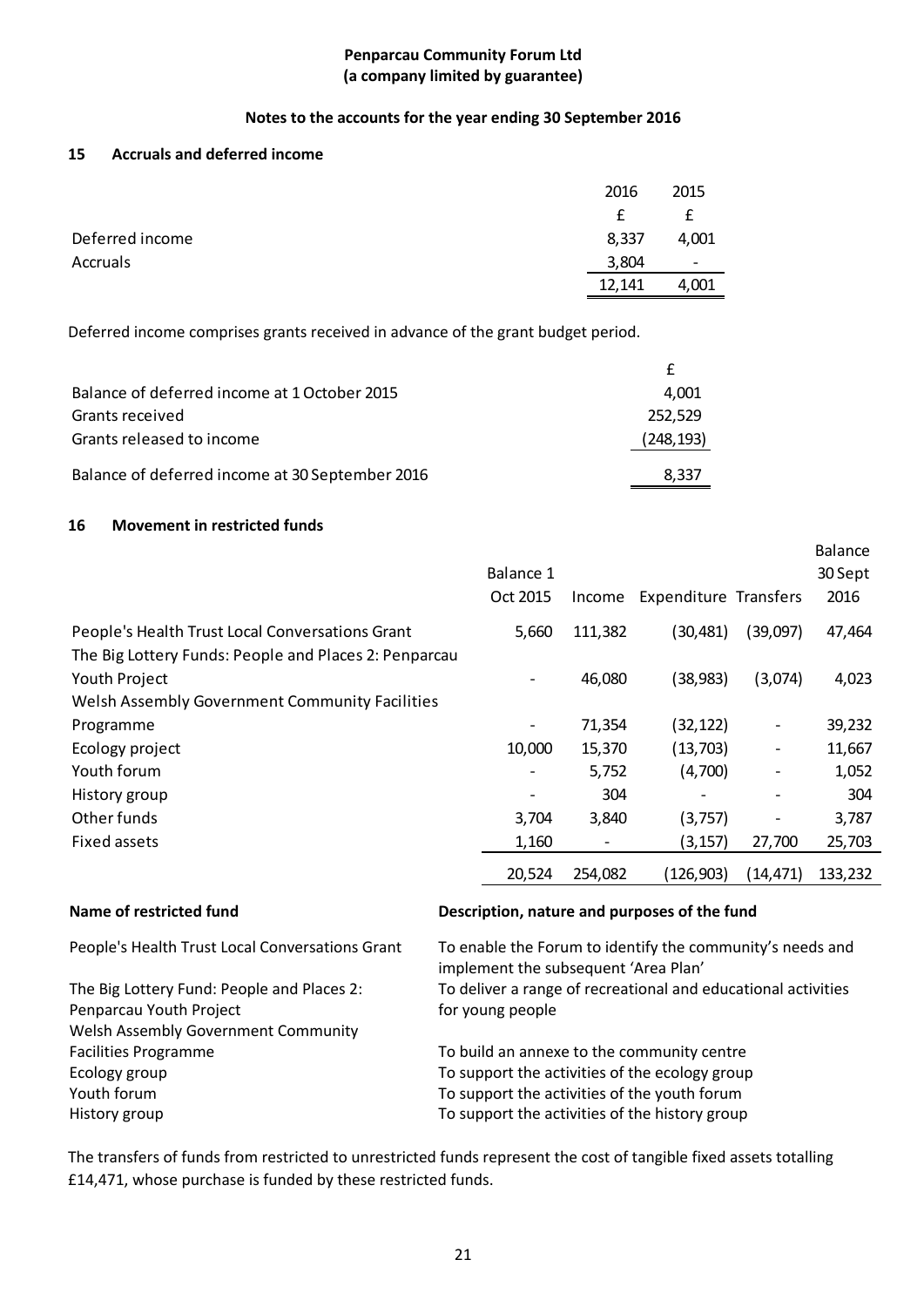# **Notes to the accounts for the year ending 30 September 2016**

# **17 Analysis of net assets between funds**

Analysis of net assets between funds at 30 September 2016

|                                        | General | <b>Restricted</b> |           |
|----------------------------------------|---------|-------------------|-----------|
|                                        | fund    | funds             | Total     |
|                                        | £       | £                 | £         |
| Tangible fixed assets                  | 13,108  | 25,703            | 38,811    |
| Cash at bank and in hand               | 4,104   | 120,802           | 124,906   |
| Other net current assets/(liabilities) | 168     | (1, 132)          | (964)     |
| Accruals and deferred income           |         | (12, 141)         | (12, 141) |
|                                        | 17,380  | 133,232           | 150,612   |

Analysis of net assets between funds - previous year

|                                        | General | <b>Restricted</b> |         |
|----------------------------------------|---------|-------------------|---------|
|                                        | fund    | funds             | Total   |
|                                        | £       | £                 | £       |
| Tangible fixed assets                  | 1,009   | 1,160             | 2,169   |
| Cash at bank and in hand               | 810     | 19,064            | 19,874  |
| Other net current assets/(liabilities) | 153     | 4,301             | 4,454   |
| Accruals and deferred income           |         | (4,001)           | (4,001) |
|                                        | 1.972   | 20.524            | 22.496  |

# **18 Capital commitments**

The charity has been awarded grant funding towards the building of an extension to the boxing club premises and refurbishing the original building. At 30 September 2016 the amount of building work contracted for but not yet invoiced was £481,000.

# **19 Operating leases – as lessee**

At 30 September 2016 the charity had total future minimum lease payments under non-cancellable operating leases as follows:

|                                                   | 2016  | 2015  |
|---------------------------------------------------|-------|-------|
|                                                   |       |       |
| not later than one year                           | 250   | 250   |
| later than one year and not later than five years | 1.000 | 1,000 |
| later than five years                             | 3.500 | 3,750 |
|                                                   | 4.750 | 5.000 |

Lease payments charged to income and expenditure during the year were £250 (2015: £250).